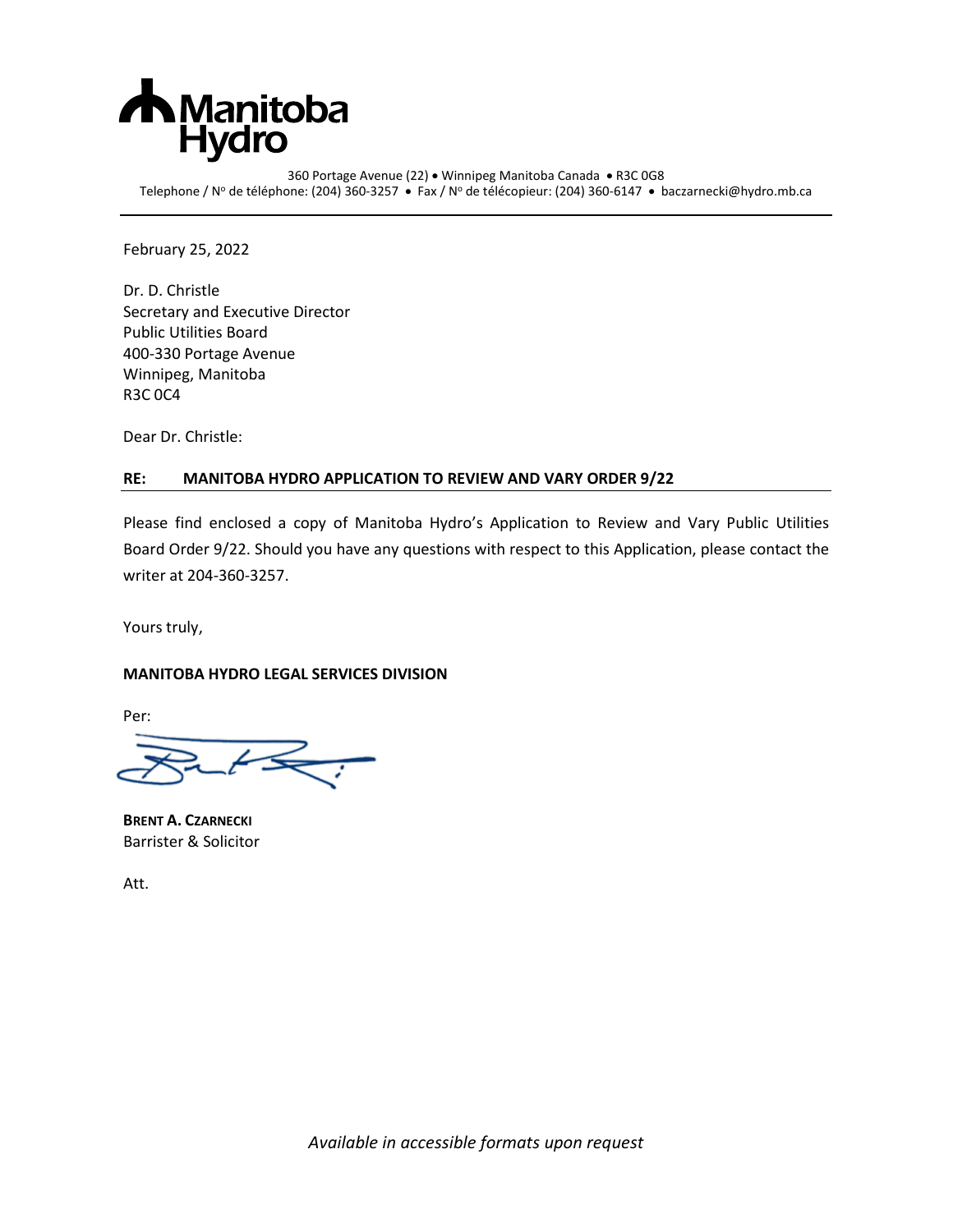# **PUBLIC UTILITIES BOARD**

**MANITOBA HYDRO**

**APPLICATION TO REVIEW AND VARY ORDER 9/22**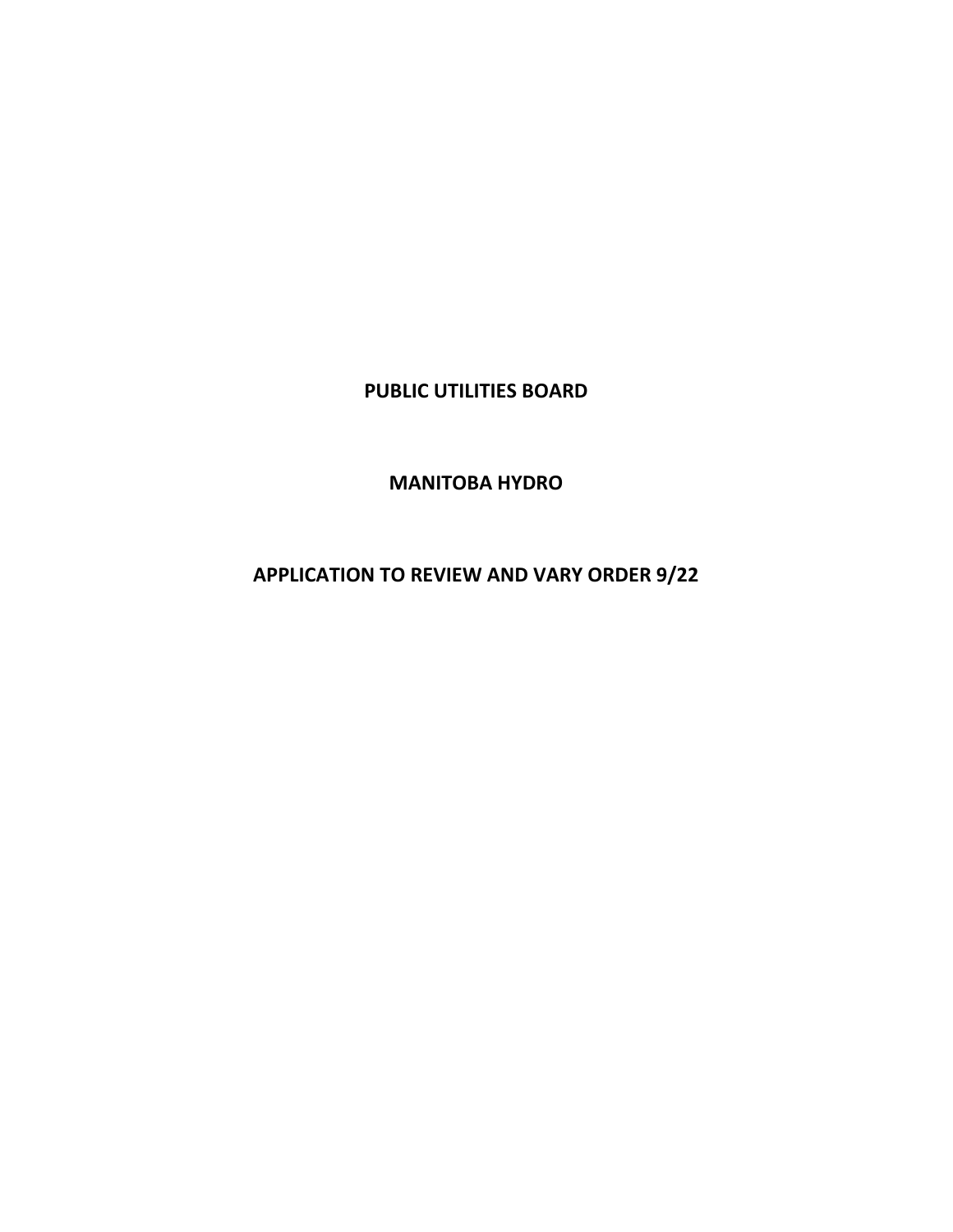Index February 25, 2022

# **MANITOBA HYDRO APPLICATION TO REVIEW AND VARY ORDER 9/22**

# **INDEX**

| 3. Rationale Supporting the PUB's Determination that the Interim Rates Awarded were in the |  |
|--------------------------------------------------------------------------------------------|--|
|                                                                                            |  |
|                                                                                            |  |
| 6. Directive 7 – Operating and Administrative Expense ("O&A") Reductions 14                |  |
| 7. Findings related to Long Term Precipitation Forecasting Capability  18                  |  |

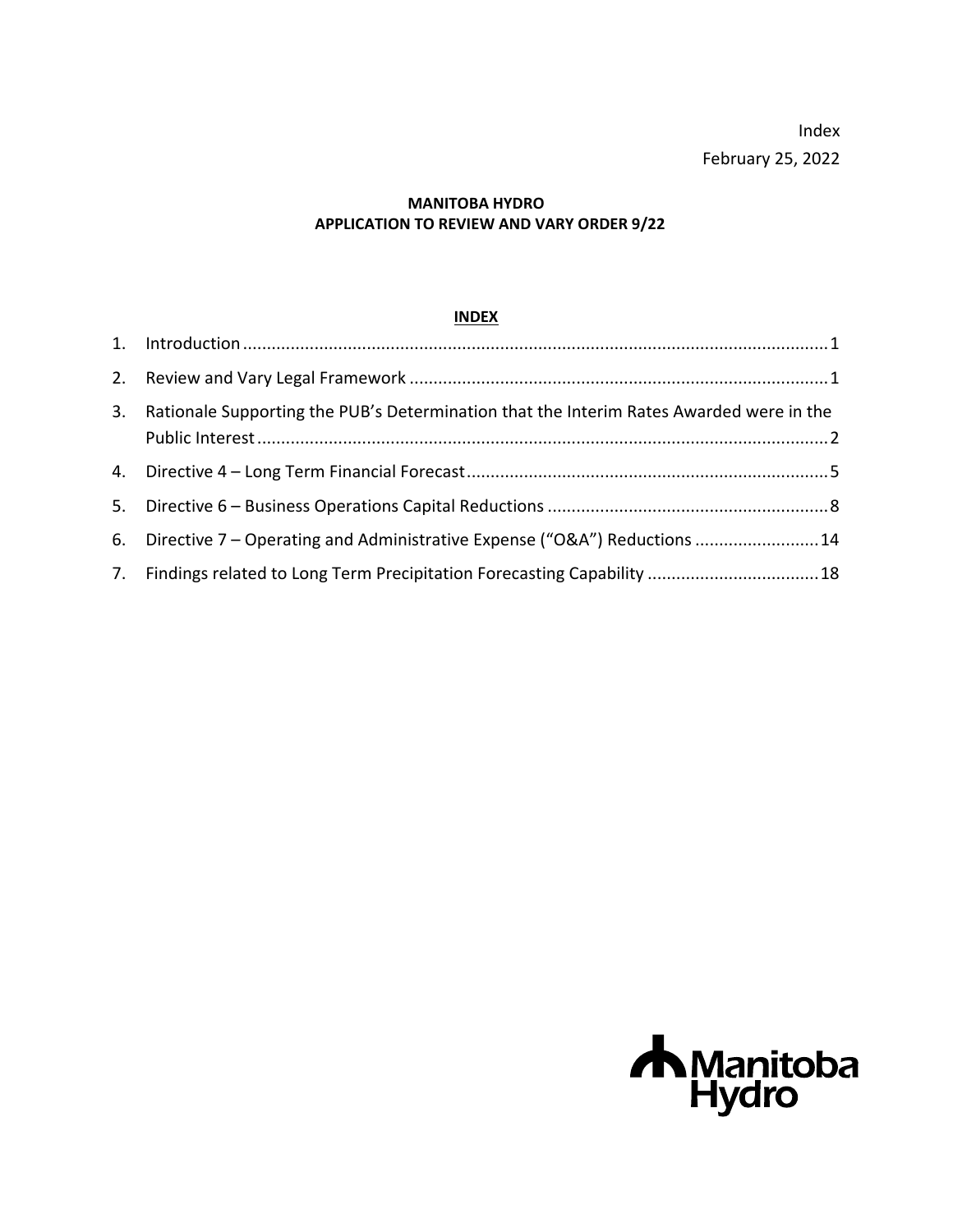# <span id="page-3-0"></span>**1. Introduction**

 On November 15, 2021, Manitoba Hydro filed an interim rate application seeking to alter electric rates sufficient to increase general consumer revenue by 5.0% effective January 1, 2022 ("Application"). By Order 137/21 issued December 24, 2021, the Public Utilities Board ("PUB" or "Board") varied Manitoba Hydro's requested relief and ordered an electric rate increase effective January 1, 2022 sufficient to increase general consumer revenue by 3.6%. The PUB approved the specific rates by Order 140/21 issued December 31, 2021. Lastly, the PUB issued Order 9/22 on January 26, 2022 which provided both reasons for the Board's Orders 137/21 and 140/21, and additional directives to Manitoba Hydro.

Pursuant to section 44(3) of *The Public Utilities Board Act* ("*PUB Act*") and section 36 of the *PUB Rules of* 

- *Practice and Procedure* ("*PUB Rules*"), Manitoba Hydro applies to review and vary Order 9/22, specifically
- the following:
- 

 a. Findings in support of the determination that the interim rate increase awarded was in the **public interest**;

- b. Directive 4;
- c. Directive 6 and the related findings contained at pages 30-31, 41, and 47; and,
- d. Directive 7 and the related findings contained at pages 34, 41, 47 and 63.

# **1.1. Procedural History**

 Manitoba Hydro filed its Application on November 15, 2021, which included responses to Minimum Filing Requirements ("MFRs") approved by the PUB for the Status Update proceeding and all approved MFRs submitted by the intervenors. By Order 128/21 issued on November 22, 2021, the PUB accepted Manitoba [1](#page-3-2) Hydro's Application as complete but found it would benefit further from an expanded evidentiary record.<sup>1</sup>

 Accordingly, Manitoba Hydro filed responses to Information Requests approved by the Board on December 3, 2021. *Viva voce* evidence from Manitoba Hydro's Chief Executive Officer, Chief Financial Officer and other senior members of management was heard on December 10 and 13, 2021. The proceeding was also supplemented by commentary from ratepayers, both in writing and through oral 6 presentations.<sup>2</sup> All parties had the opportunity to submit both written and oral submissions.

# <span id="page-3-1"></span>**2. Review and Vary Legal Framework**

- Under section 44(3) of the *PUB Act*, the Board may review, rescind or vary its orders.
- Rule 36(4) of the *PUB Rules* establishes a process for the exercise of the authority to review, rescind,
- <span id="page-3-2"></span>change, alter or vary decisions. Upon a written application to review and vary a decision, the PUB must

Order 128/21 at page 14.

<span id="page-3-3"></span>Order 9/22 at page 11.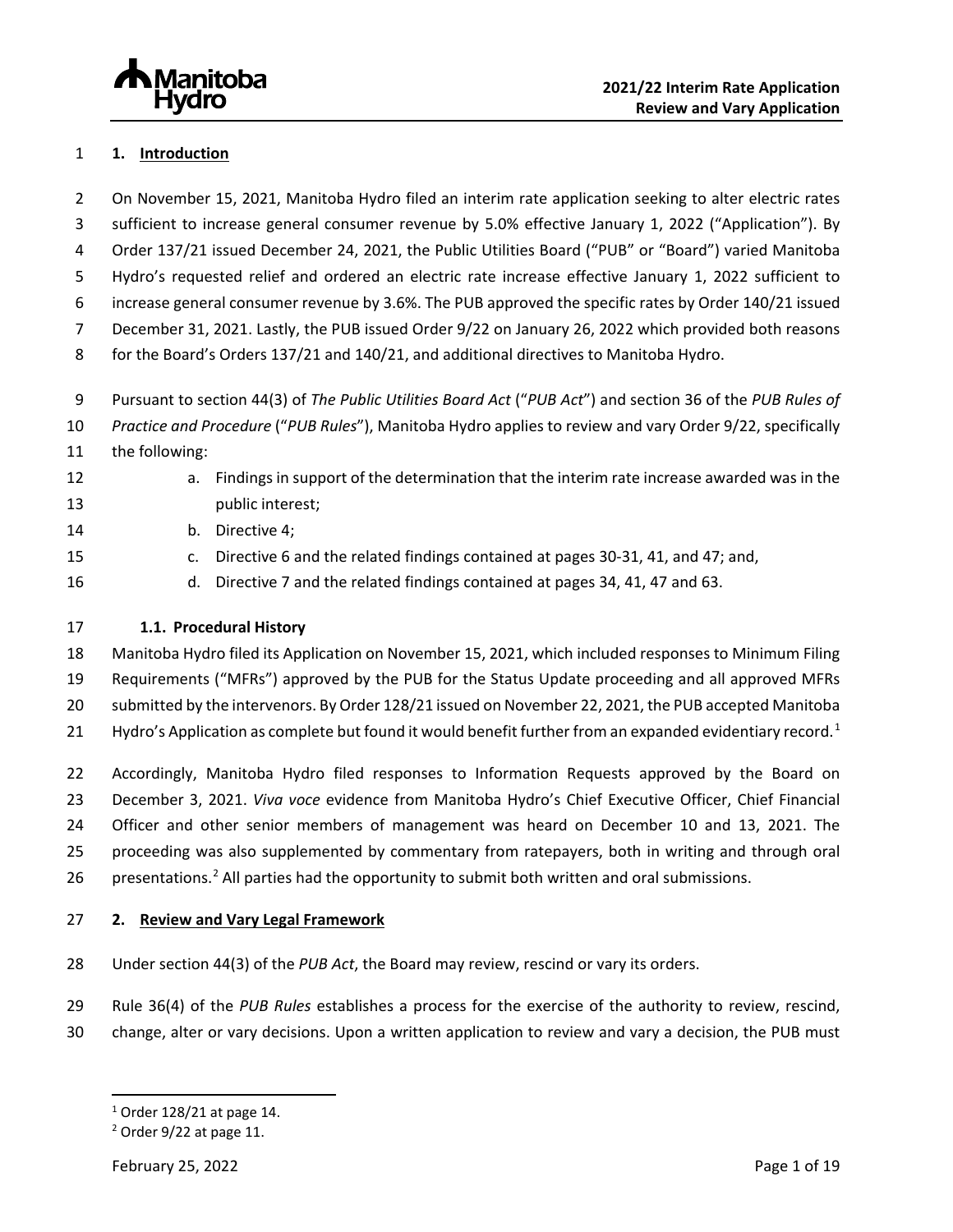

- determine as a preliminary question whether the matter should be reviewed, and whether there is reason
- 2 to believe the decision would be rescinded, altered or varied.
- After determining this preliminary question, the PUB may then:
- a) dismiss the application for review if,
- 5 i) in the case where the applicant has alleged an error of law or jurisdiction or an error in fact, the Board is of the opinion that the applicant has not raised a substantial doubt as to the correctness of the Board's order or decision; or
- 8 ii) in the case where the applicant has alleged new facts not available at the time of the Board's
- Hearing that resulted in the order or decision sought to be reviewed or a change of circumstances,
- the Board is of the opinion that the applicant has not raised a reasonable possibility that the new
- facts or the change in circumstances as the case may be, could lead the Board to materially vary
- or rescind the Board's order or decision; or
- b) grant the application; or
- c) order a hearing or proceeding be held.
- For the reasons set out below, Manitoba Hydro respectfully requests that Order 9/22 be varied with the
- PUB ordering the specific remedies sought herein without the need for a further proceeding.

# <span id="page-4-0"></span> **3. Rationale Supporting the PUB's Determination that the Interim Rates Awarded were in the Public Interest**

# **3.1. Grounds for Review**

 Reasons for an order or decisions play a fundamental role in the PUB's decision-making. The process of drafting specific and fulsome reasons necessarily encourages decision makers to carefully examine their 22 thinking and articulate their analysis.<sup>[4](#page-4-2)</sup> At the most simplistic level, reasons explain how and why a decision

- is made; they help demonstrate to affected parties that the decision was made in a fair and lawful manner
- 24 in light of the evidence and argument.<sup>[5](#page-4-3)</sup> Where a decision maker's rationale for an essential element of
- 25 the decision is not addressed in the reasons and cannot be inferred from the record of the proceeding or
- [6](#page-4-4) the institutional history, the decision may be inadequate.<sup>6</sup>

Order 90/18 at page 6.

<span id="page-4-2"></span><span id="page-4-1"></span>*Baker, supra* at para 39; cited with approval in *Canada (Minister of Citizenship and Immigration) v. Vavilov*, 2019

<span id="page-4-3"></span>SCC 65 *v* at para 80.<br><sup>5</sup> Canada (Minister of Citizenship and Immigration) v. Vavilov, 2019 SCC 65 at para 79.<br><sup>6</sup> Canada (Minister of Citizenship and Immigration) v. Vavilov, 2019 SCC 65 at para 98.

<span id="page-4-4"></span>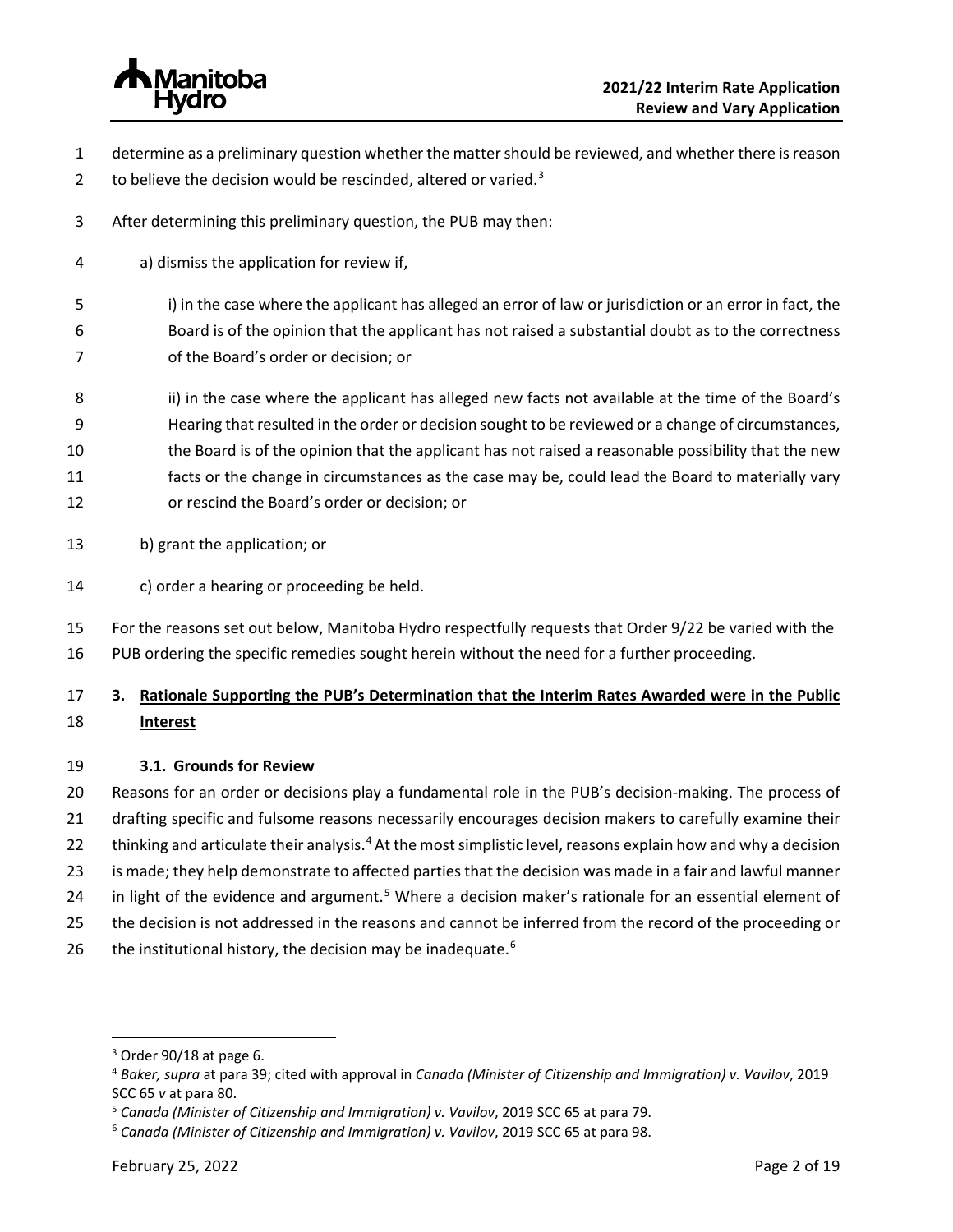

- Manitoba Hydro submits Order 137/21 and Order 9/22, when read in light of the entire evidentiary record
- 2 of the proceeding, fails to establish the rationale for how the PUB ultimately determined the essential
- element of the decision that 3.6% was the appropriate interim rate increase to balance customer
- interests and the financial health of the utility.

 Manitoba Hydro made specific submissions as to what ought to be considered as the interests of its 6 customers.<sup>[7](#page-5-0)</sup> Manitoba Hydro argued that customers' interests necessarily include the provision of safe and reliable power, the desire for timely and superior customer service to existing and new customers, and rate stability, in addition to maintaining comparatively low rates. Those submissions were not recounted or addressed in Orders 137/21 and 9/22. Order 9/22 includes no specific Board findings related to the interest of ratepayers, a key component of the determination of the public interest.

- The ability of the PUB to review, approve and fix rates is constrained by the provisions of *The Manitoba*
- *Hydro Act*, including section 39(1) which provides that the prices payable for power shall be such to return
- in full the cost of supplying that power. With respect to the financial health of the utility, the PUB accepted
- Manitoba Hydro's evidence that it expected to experience a \$398 million reduction in Net Extraprovincial
- Revenue and that the revenue requirement impact associated with the major capital projects will reach
- 16 \$70[8](#page-5-1) million in 2021/22.<sup>8</sup> However, while referring to these facts, the PUB did not explain how its awarded
- increase of 3.6% would address the Corporation's immediate and pressing financial needs.
- Historically, the PUB has held that Manitoba Hydro rates are to be regulated on a cost of service model in 1[9](#page-5-2) which rates are set to recover the costs of providing power to Manitobans. This is consistent with section 39(1) of *The Manitoba Hydro Act*. In light of Manitoba Hydro's evidence in this proceeding of the cost to provide power, it is unclear how the PUB determined that the rates it approved in Order 140/21 would sufficiently address the severe financial consequences of the drought and the increasing annual revenue requirements for the recently completed and soon to be completed capital projects balanced against the Board's stated objective of avoiding rate shock by rate smoothing. Nor can the Board's reasons be reasonably inferred from its finding that:
- Bearing in mind the foregoing limitations related to interim rate applications, and based
- on the evidentiary record of this Interim Application, the Board finds that it is just and
- reasonable to approve a total of a 3.6% General Consumers Revenue increase effective
- January 1, 2022. This increase recognizes the financial consequences of the drought and

<span id="page-5-0"></span><sup>&</sup>lt;sup>7</sup> Transcript, December 14, 2021 at pages 661-662.<br><sup>8</sup> Order 9/22 at page 40 and 51.<br><sup>9</sup> See for example Order 59/18 at page 6.

<span id="page-5-1"></span>

<span id="page-5-2"></span>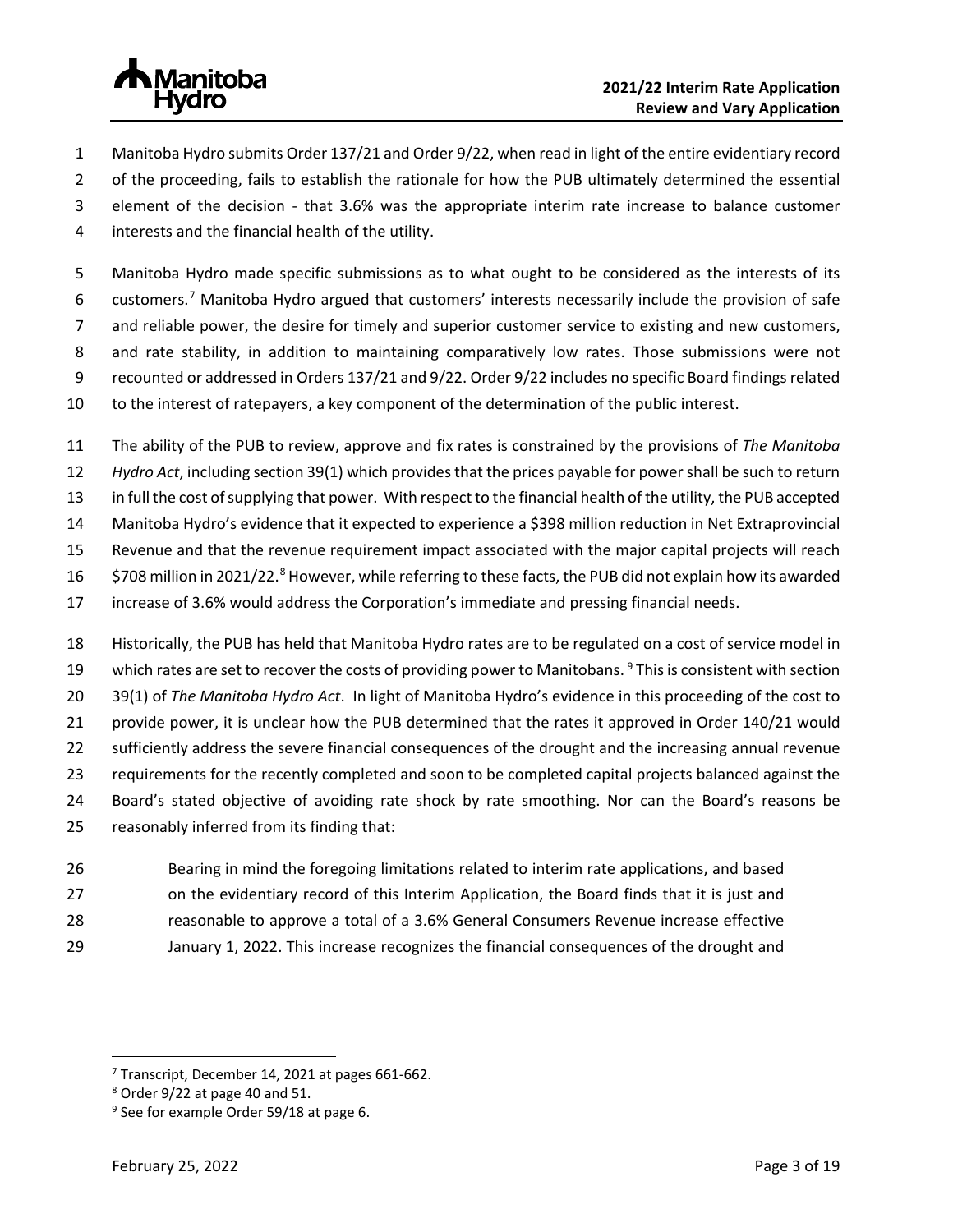

- the Board's objective to avoid rate shock by smoothing the rate increases required to 2  $\mu$  address the costs of major capital projects entering service.<sup>[10](#page-6-0)</sup>
- There is also an absence of stated reasoning behind the decision in approving 3.6% given the PUB's ruling that:
- While the drought and the resulting \$398 million of reduced Net Extraprovincial Revenue were major factors considered by the Board in reaching its decision to approve a 3.6% increase in Manitoba Hydro's General Consumers Revenue, the Board was also concerned with the increasing annual revenue requirements for the recently completed and soon to 9 be completed capital projects.
- There is limited stated rationale offered by the PUB in Order 9/22 on the fundamental issue in the Application; namely, how the PUB determined that a rate increase of 3.6%, providing revenues of approximately \$20 million in 2021/22 and \$64 million in 2022/23 was in fact just, reasonable and in the public interest given the evidence before it. As a consequence, it is not possible for Manitoba Hydro to infer such required reasoning and rationale from Orders 137/21 and 9/22, such to make any reasonable assessment of whether or not the PUB erred on the evidence before it on this fundamental issue in awarding a 3.6% rate increase as opposed to the 5% increase that was requested within the Application.
- **3.2. Resulting Prejudice or Damage from Order**

 The absence of specific reasons and a fulsome justification for the 3.6% rate increase awarded by the PUB in Orders 137/21 and 9/22 renders it impossible for Manitoba Hydro to understand and make an assessment of the reasonableness of the award and those Orders. Furthermore, without any specific rationale or basis as to how the PUB determined the 3.6% rate increase to be appropriate given all of the circumstances, it is extremely difficult for Manitoba Hydro to assess whether the interim rate ought to be varied before the filing of the next General Rate Application, or alternatively varied or confirmed with the next General Rate Application as Manitoba Hydro does not have an appropriate starting point or basis in attempting to understand the Board's rationale from which to properly plan and develop the next General 26 Rate Application.<sup>[12](#page-6-2)</sup>

### **3.3. Remedy Sought**

 Manitoba Hydro respectfully requests that the PUB vary Order 9/22 to provide and include the specific reasons, basis and rationale supporting its ultimate finding to award a 3.6% interim rate increase as opposed to the 5.0% interim rate increase requested within the Application.

<span id="page-6-0"></span>Order 137/21 at page 12.

<span id="page-6-1"></span>Order 9/22 at page 51-52

<span id="page-6-2"></span>Section 27 of *The Crown Corporations Governance and Accountability Act*.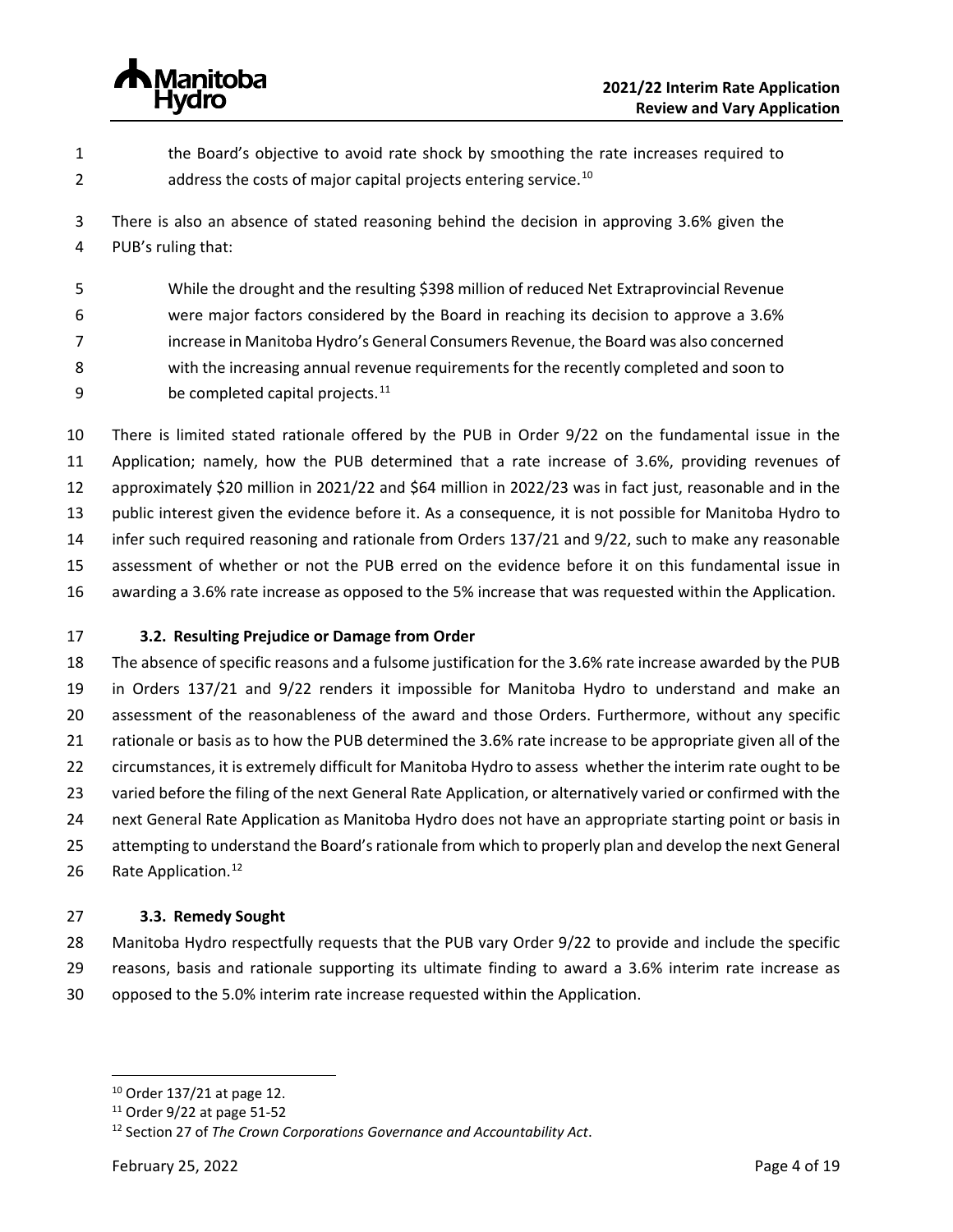

## <span id="page-7-0"></span>**4. Directive 4 – Long Term Financial Forecast**

- Directive 4 provides:
- "4. Manitoba Hydro include in its 2022/23 General Rate Application its long-term
- financial forecast of at least 20 years together with its underlying assumptions."

 Historically, long-term financial forecasts have been one tool among many used by the PUB in its assessment of rate applications.

- 7 In Order 53/21, the PUB expressed its view that long-term financial forecasts, previously referred to as
- 8 Integrated Financial Forecasts, are of value in the prudent management of Manitoba Hydro's business.<sup>[13](#page-7-1)</sup>
- The PUB also indicated that current planning documents being used in the management of Manitoba
- 10 Hydro are useful when considering rate smoothing and reasonable rate trajectory.<sup>[14](#page-7-2)</sup>

 As explained during the proceeding, Manitoba Hydro has determined that it will not prepare a long-term financial forecast until key components and inputs are prepared and further developed with respect to the changing conditions of the evolving energy landscape. Ms. Grewal, Manitoba Hydro President and CEO, testified that development of a comprehensive long-term financial forecast was dependent upon the creation of two key inputs – Provincial energy policy and an Integrated Resource Plan. <sup>15</sup> Manitoba Hydro did not prepare or file a 20 year financial forecast in this proceeding as the value of a long term forecast in the rate setting process is dependent upon the forecast being grounded in "appropriate data 18 and facts and assumptions"<sup>[16](#page-7-4)</sup>. As Ms. Grewal testified "we wouldn't want to bring something forward that doesn't provide the data and information that would support the PUB in determining something as 20 material as rates".<sup>[17](#page-7-5)</sup> For the near term, Manitoba Hydro intends to restrict financial forecasts used in the 21 management of its business to two to three years.<sup>[18](#page-7-6)</sup>

 Long-term forecasting is innately uncertain, in particular when it is based on material assumptions such as normal weather and water conditions, forecasts of interest rates, and energy prices, that are inherently volatile and outside of Manitoba Hydro's control. This has always been the case. However, as noted in Manitoba Hydro's Application, the energy sector world-wide has been seeing unprecedented change in recent years, due to the key trends of decarbonization, digitalization and decentralization which are increasingly reshaping the energy landscape. These trends will shape and/or disrupt Manitoba Hydro's 28 business environment in the coming years. The pace and breadth of these changes are unpredictable.<sup>[19](#page-7-7)</sup>

<span id="page-7-3"></span>

<span id="page-7-4"></span>

<span id="page-7-6"></span><span id="page-7-5"></span>

<span id="page-7-2"></span><span id="page-7-1"></span><sup>&</sup>lt;sup>13</sup> Order 53/21 at page 21.<br><sup>14</sup> Order 137/21 at page 12.<br><sup>15</sup> December 10, 2021, Transcript, page 149-152, line 6.<br><sup>16</sup> December 10, 2021 Transcript, page 147, line 2-6.<br><sup>17</sup> December 10, 2021 Transcript, page 155, line

<span id="page-7-7"></span>Manitoba Hydro 2021/22 Interim Rate Application; page 47-48.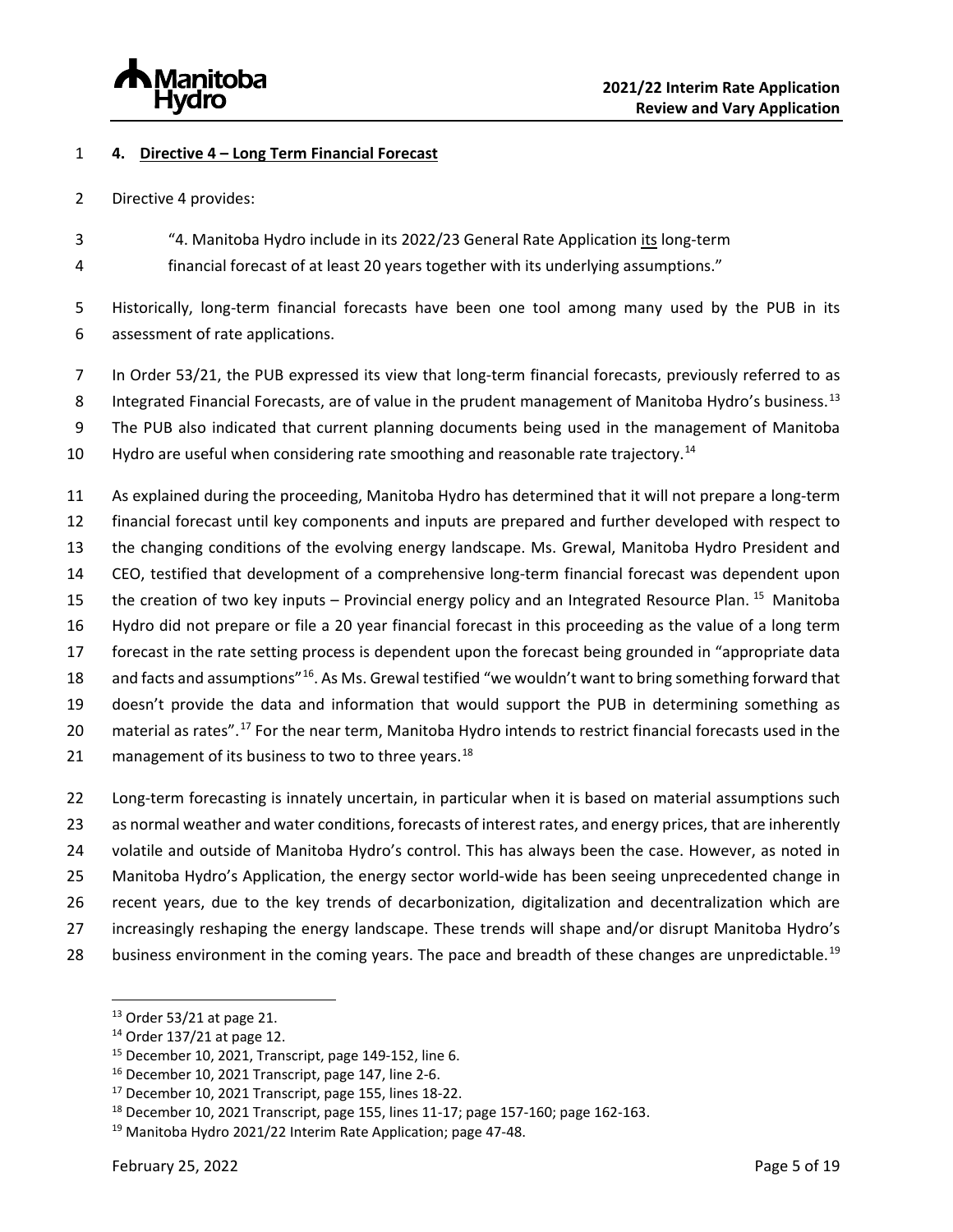

- As such, long-term forecasting in the current environment, in advance of the completion of Provincial
- energy policy that will influence these trends in Manitoba, and in advance of the development of
- Manitoba Hydro's Integrated Resource Plan that will examine how these trends will impact the utility, is
- premature.
- Manitoba Hydro acknowledges that longer term financial scenarios were prepared for the limited purpose 6 of demonstrating the corporation's self-sufficiency to credit rating agencies.<sup>[20](#page-8-0)</sup> As explained by Manitoba Hydro witnesses, these point-in-time plans are not reflective of Manitoba Hydro's long-term financial 8 planning or rate strategy.<sup>[21](#page-8-1)</sup> The financial scenario was developed for this limited purpose and included clear caveats to the credit rating agencies that the scenario did not incorporate required inputs relating to the evolving energy landscape and was not approved by the Manitoba Hydro-Electric Board ("MHEB"). These financial scenarios are not in use by Manitoba Hydro for planning purposes, nor was it 12 recommended for use by the PUB for rate setting purposes. $^{22}$  $^{22}$  $^{22}$

# **4.1. Grounds for Review**

 Manitoba Hydro recognizes that the PUB may direct the utility to prepare documents to assist in 15 discharging its rate-setting mandate.<sup>[23](#page-8-3)</sup> However, through use of the phrase "its long-term financial forecast of at least 20 years"(emphasis added), it appears that the PUB is directing Manitoba Hydro to create and utilize a 20-year forecast in its operations.

- Manitoba Hydro respectfully submits that the PUB does not have the jurisdiction to compel Manitoba Hydro to create or develop long-term financial forecasts to be used in the current management of the business. Development of long-term financial forecasts for use in the operations and management of 21 Manitoba Hydro is solely within the decision-making authority of the MHEB and management.<sup>[24](#page-8-4)</sup> Unlike 22 other public utilities, the PUB does not have general supervisory authority over Manitoba Hydro.<sup>[25](#page-8-5)</sup> 23 Jurisdiction is restricted to the approval of rates for the provision of power.<sup>[26](#page-8-6)</sup>
- Manitoba Hydro's position in this regard is supported by the comments of the British Columbia Court of
- Appeal when it considered the jurisdiction of the British Columbia Utilities Commission in providing
- direction to BC Hydro for the development of its Integrated Resource Plan:

<span id="page-8-0"></span>December 10, 2021 Transcript, page 166-167.

<span id="page-8-2"></span><span id="page-8-1"></span><sup>&</sup>lt;sup>21</sup> December 10, 2021 Transcript, page 167.<br><sup>22</sup> December 10, 2021 Transcript, page 167.<br><sup>23</sup> 2019 MBCA 54 at para 39.<br><sup>24</sup> Section 5(1) of *The Manitoba Hydro Act*. <sup>25</sup> See sections 2(5) and 74(1) of *The PUB Act*.

<span id="page-8-3"></span>

<span id="page-8-4"></span>

<span id="page-8-6"></span><span id="page-8-5"></span>Section 25(1) of *The Crown Corporations Governance and Accountability Act.*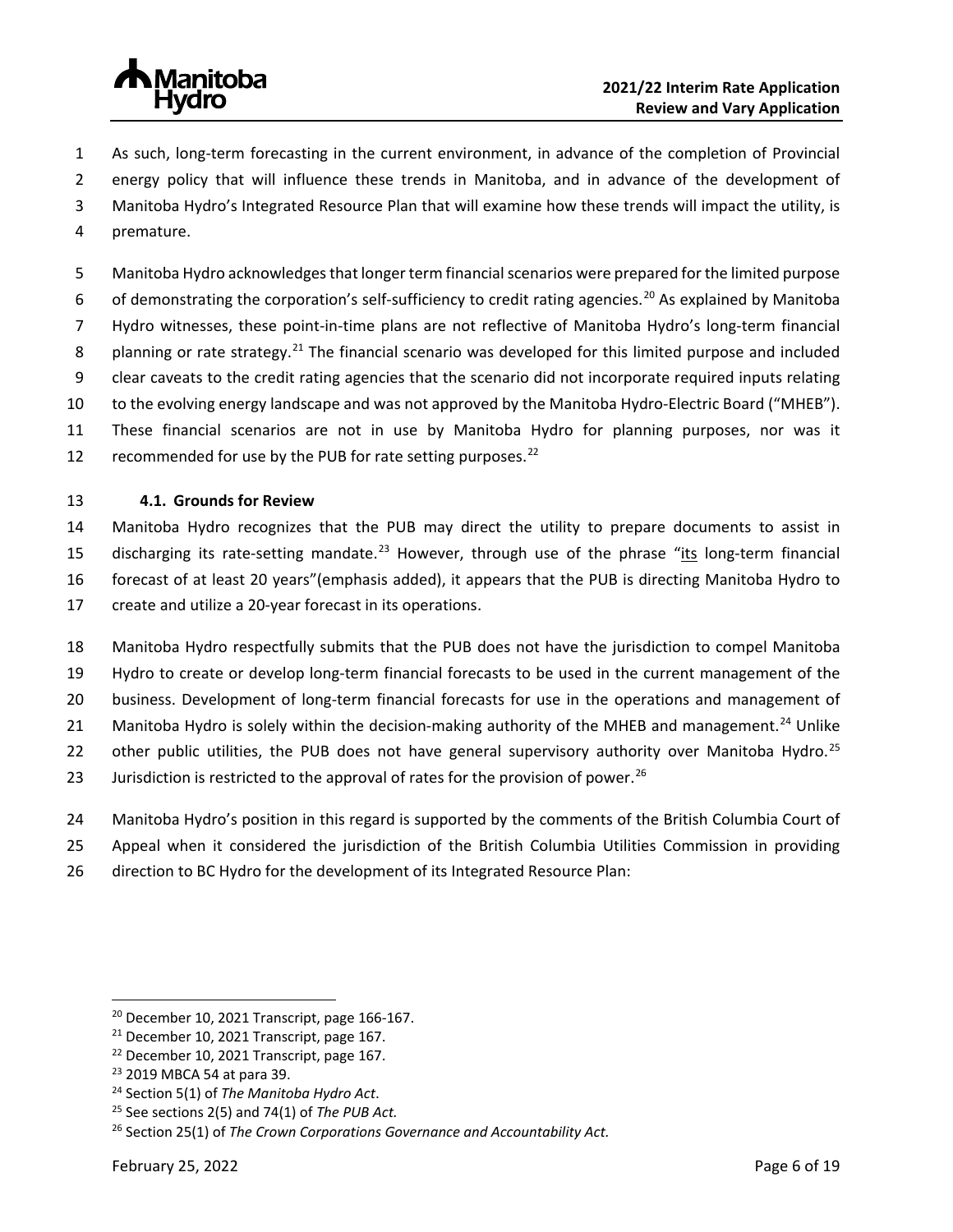

 I earlier referred to the characterization of the issue. Counsel for the Commission contended it merely related to the enforcement of the information gathering power conferred on the Commission.

 I am unable to agree with that characterization as in my opinion the IRP process is specific to the planning phase of the utility's response to its statutory obligations and its enforcement by order is an exercise of management as it relates neither to the certification process as such nor to the supervision of the utility's use of its property devoted to the provision of service.

- 9 It is only under s. 112 of the Utilities Act [Utilities Commission Act, SBC 1980, c 60] that the Commission is authorized to assume the management of a public utility. Otherwise the management of a public utility remains the responsibility of those who by statute or the incorporating instruments are charged with that responsibility.
- One of the primary responsibilities and functions of the directors of a corporation is the formulation of plans for its future. In the case of a public utility these plans must of necessity extend many years into the future and be constantly revised to meet changing conditions. In the case at bar the effect of the Commission's directions is to place a group, whose interests are disparate, in a superior position in the sequence of planning and to require the directors to justify a deviation from the product of the IRP process in the exercise of their responsibilities.
- Taken as a whole the Utilities Act, viewed in the purposive sense required, does not reflect any intention on the part of the legislature to confer upon the Commission a jurisdiction so to determine, punishable on default by sanctions, the manner in which the directors 23 of a public utility manage its affairs.

 Despite Manitoba Hydro's explanation as to why it had determined, in exercising its statutory responsibilities to manage the utility, not to produce a 20-year long-term financial forecast until other necessary work is completed, the PUB directed Manitoba Hydro in Order 9/22 to produce and create such a document for the next General Rate Application. Providing such direction interferes with a planning and operational matter that clearly resides within the purview of management of the utility and ultimately the responsibility of the MHEB; outside of the jurisdiction of the PUB. Consequently, the PUB erred in law by providing such direction.

<span id="page-9-0"></span>

 *British Columbia Hydro & Power Authority v British Columbia (Utilities Commission)*, 1996 CanLII 3048 (BCCA) at para 54-58 (emphasis added).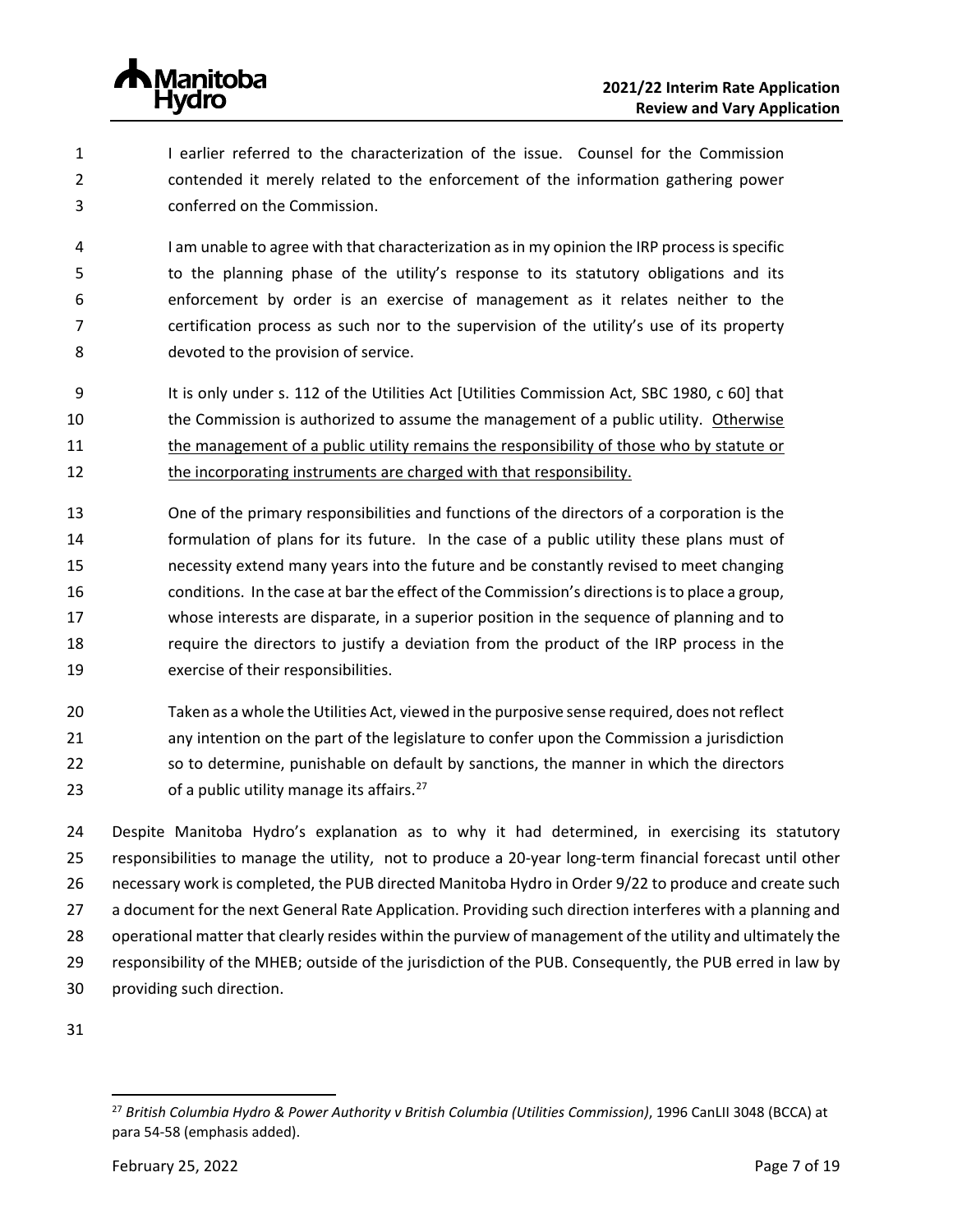

- **4.2. Resulting Prejudice or Damage from Order**
- Manitoba Hydro cannot comply with Directive 4 as currently written.
- **4.3. Remedy Sought**

 Recognizing the PUB's stated desire to have at least a 20-year long-term financial forecast to assist it with its rate-setting mandate, Manitoba Hydro will file a 20-year financial scenario in the next General Rate Application. The scenario will incorporate the two to three-year financial forecast approved by the MHEB and used by the management of Manitoba Hydro in the operations of the utility. The provided forecast scenario will be developed for consideration and used by the PUB for its rate setting purposes only. Manitoba Hydro anticipates making submissions on the appropriate weight to be given to this forecast scenario as it relates to the PUB's rate setting purpose in the next General Rate Application.

 Once the formulation and completion of a financial forecast reflecting the changing conditions of the evolving energy landscape is approved by the MHEB in accordance with its statutory obligations and responsibilities for the management of Manitoba Hydro, Manitoba Hydro will provide the approved financial forecast to the PUB for its rate setting purpose in future General Rate Applications.

Consequently, Manitoba Hydro respectfully requests Directive 4 be varied as follows:

 "4. Manitoba Hydro include in its 2022/23 General Rate Application a 20-year financial forecast scenario."

### <span id="page-10-0"></span>**5. Directive 6 – Business Operations Capital Reductions**

- Directive 6 provides:
- 6. At the 2022/23 General Rate Application, Manitoba Hydro demonstrate the savings in
- Business Operations Capital that are found by showing the updated Business Operations
- Capital spending compared to the spending proposed at this interim proceeding.

# The PUB also found:

 If the drought continues and Manitoba Hydro's cash flow concerns continue next year, the Board finds that Manitoba Hydro shall seek savings in its Business Operations Capital, 26 just as it committed to do at the NFAT proceeding when it explained how it would confront financial liquidity concerns related to drought. The Board will consider Manitoba Hydro's steps to reduce its Business Operations Capital at the next General Rate Application. While the Board does not have the legal jurisdiction to approve specific capital projects or order Manitoba Hydro to reduce its capital spending, it will consider Manitoba Hydro's efforts to control costs (including operating statement costs from new Business Operations Capital) when adjudicating rate increases. The Board directs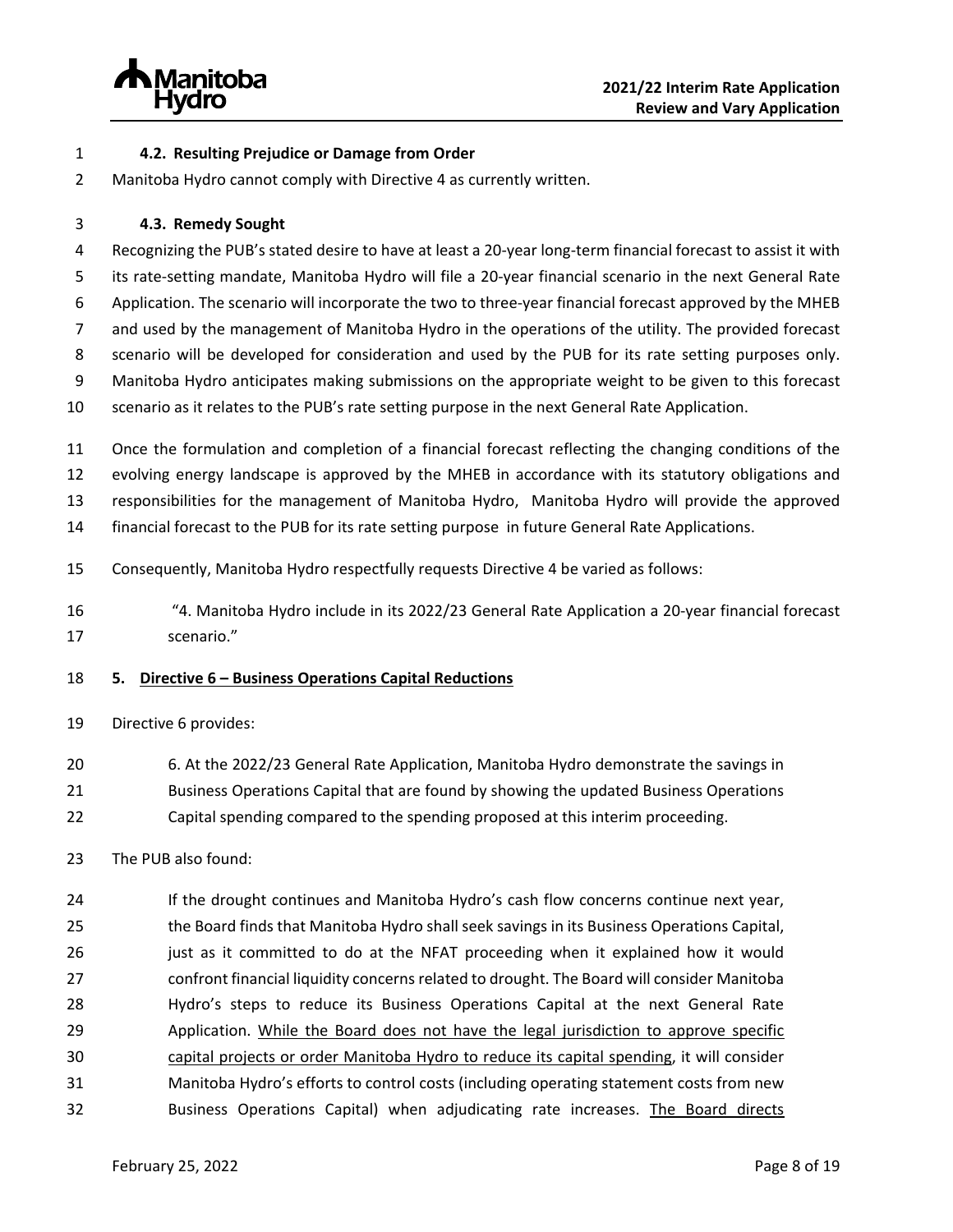

- Manitoba Hydro to demonstrate the savings in Business Operations Capital that are found by showing the updated Business Operations Capital spending compared to the spending proposed at this interim proceeding. Manitoba Hydro should be planning for the drought to continue and it must therefore control its Business Operations Capital spending to address the financial impacts of a continuing drought. However, Manitoba Hydro is to seek these savings regardless of whether the water conditions recover and the drought 7 ends.<sup>[28](#page-11-0)</sup>
- The PUB also made a specific finding that reduction in "cash flow outlays" are available to Manitoba Hydro 9 by reducing Business Operations Capital.<sup>[29](#page-11-1)</sup>

# **5.1. Grounds for Review**

# **5.1.1. Jurisdiction**

 Manitoba Hydro acknowledges that, in exercising its rate setting authority, the PUB may consider several factors related to capital expenditures as set out in paragraphs 25(4)(a)(ii – v) of *The Crown Corporations* 

*Governance and Accountability Act* and paragraph 39(1)(a) and (b) of *The Manitoba Hydro Act*. However,

the ability to consider such factors in approving and fixing rates does not equate to the authority to direct

- Manitoba Hydro's capital expenditures.
- The PUB's jurisdiction over Manitoba Hydro is set out in Part 4 of *The Crown Corporations Governance and Accountability Act*, which is expressly restricted to the rates for services, meaning the prices charged 19 by Manitoba Hydro for the provision of power. <sup>[30](#page-11-2)</sup> The PUB has no legal authority or jurisdiction to direct Manitoba Hydro with respect to any capital expenditures. All capital expenditures required to operate the utility are within the purview of the MHEB and the management of Manitoba Hydro, and are reviewed by the Provincial Government.
- Contrary to well established law and the Board's own acknowledgment that it "does not have the legal
- 24 jurisdiction to approve specific capital projects or order Manitoba Hydro to reduce its capital spending"<sup>[31](#page-11-3)</sup>
- the Board erred in law by assuming this legal authority when specifically directing Manitoba Hydro to
- "seek savings in its Business Operations Capital" and "demonstrate the savings in Business Operations
- 27 Capital that are found"<sup>[32](#page-11-4)</sup>, which the Board will consider in adjudicating rates. This directive and related
- findings are inconsistent with the findings of the Manitoba Court of Appeal:

<span id="page-11-2"></span>

<span id="page-11-1"></span><span id="page-11-0"></span><sup>&</sup>lt;sup>28</sup> Order 9/22 at page 31 (emphasis added).<br><sup>29</sup> Order 9/22 at page 41.<br><sup>30</sup> Section 2(5), *The Public Utilities Board Act* and section 25(1) of *The Crown Corporations Governance and Accountability Act*. 31 Order 9/22 at page 31. 32 Order 9/22 at page 31.

<span id="page-11-4"></span><span id="page-11-3"></span>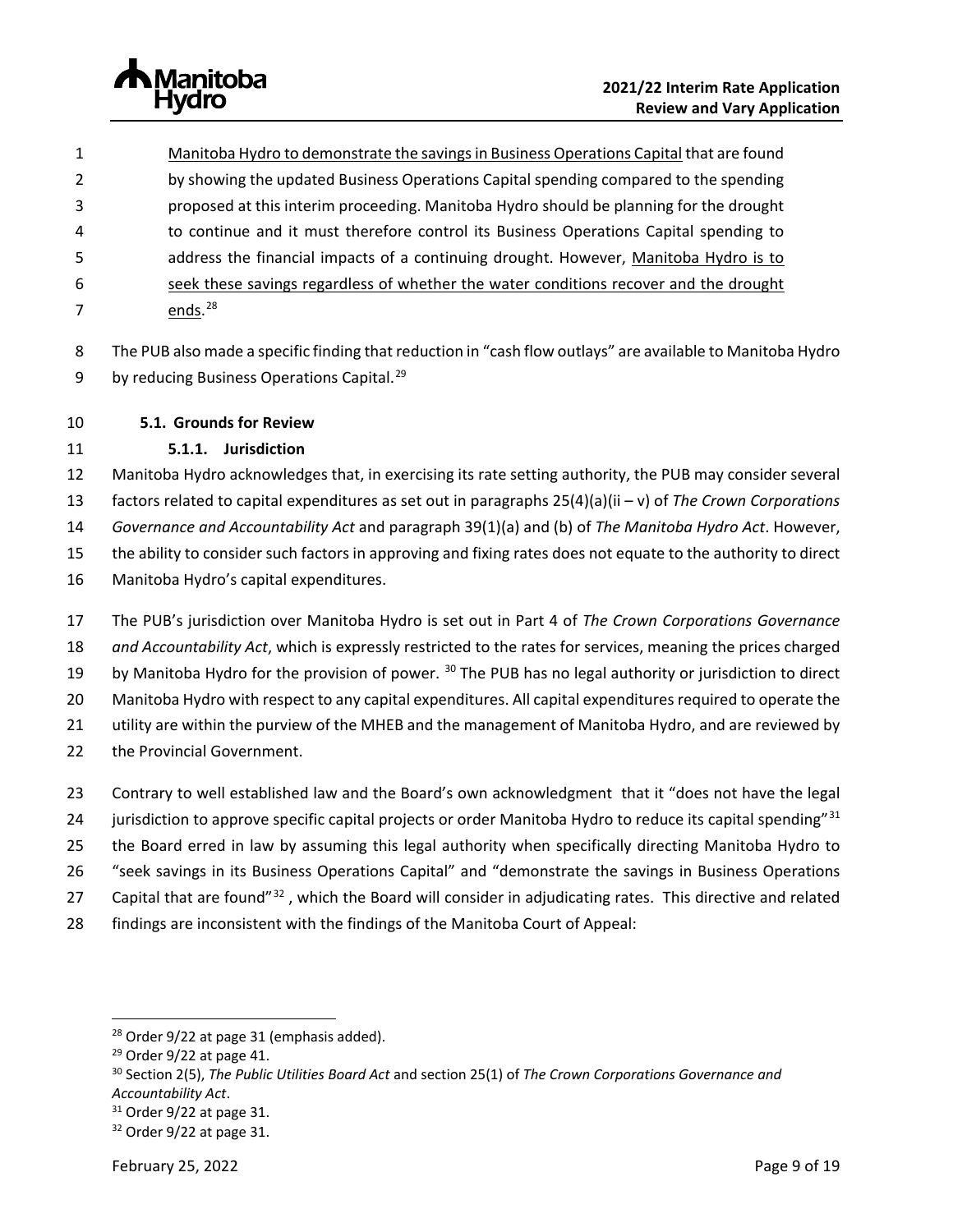It must be emphasized at the outset that the jurisdiction of the Board is expressly limited to the fixing of rates (see s. 2(5) of the [PUB] Act). Section 26(1) of T*he Crown Corporations Public Review and Accountability and Consequential Amendments Act* makes it clear that "rates for service" in the case of Manitoba Hydro simply means the prices charged by that corporation with respect to the provision of power. In *The Public Utilities Board v. The Attorney General of Manitoba et al*. (unreported decision released October 3, 1989), this court dealt with a stated case to determine whether the Board had jurisdiction to approve, reject or vary Manitoba Hydro's capital projects. This question was answered in  $the$  negative.  $33$ 

 Directing Manitoba Hydro to "demonstrate the savings in Business Operations Capital that are found" equates to a requirement to reduce the forecasted Business Operations Capital expenditures. It is impossible for Manitoba Hydro to demonstrate savings unless the utility reduces its expenditures below

the level currently forecasted. This direction is beyond the PUB's legislated authority.

Manitoba Hydro reiterates that its capital expenditures are subject to substantial oversight through the

- 15 MHEB and the Provincial Government.<sup>[34](#page-12-1)</sup> This overlapping jurisdiction has been previously acknowledged
- by this Board:
- The Board acknowledges that it is not alone in its oversight of the Corporation, and that
- 18 its jurisdiction is limited. Accordingly, the Board finds it necessary and reasonable to rely
- upon the Corporation's Board, the Government, and Crown Corporations Council with
- 20 **respect to administrative oversight of MH's operating and capital expenditures.**<sup>[35](#page-12-2)</sup>
- For the reasons outlined above, Manitoba Hydro submits the PUB erred by exceeding its jurisdiction.
- 

# **5.1.2. Reasons Do Not Fully Explain the Justification for the PUB's Order**

 In addition to the fact that the PUB has no jurisdiction to direct Manitoba Hydro with respect to any capital expenditures, Manitoba Hydro further submits that the Board's findings that Manitoba Hydro must reduce its business operations capital, regardless of water conditions, fail to meet the standard of reasonableness outlined by the Supreme Court of Canada in *Canada (Minister of Citizenship and Immigration) v. Vavilov* and related jurisprudence. The Supreme Court of Canada held:

<span id="page-12-0"></span> Reasons that "simply repeat statutory language, summarize arguments made, and then state a peremptory conclusion" will rarely assist a reviewing court in understanding the

 *Manitoba Keewatinowi Okimakanak Inc. v. Manitoba Hydro- Electric Board* 1992 CanLII 8479 at para 9 (MB CA); also see *Public Utilities Board (Man.) v. Manitoba Hydro et al.*, 1989 CanLII 7456 at para 7-8 (MB CA); 2012 MBCA 1 at para 40

<span id="page-12-1"></span><sup>&</sup>lt;sup>34</sup> Manitoba Hydro submitted a capital expenditure forecast covering the period from 2021/22 to 2025/26 to the Treasury Board for review and approval, PUB MFR 19 at page 1.

<span id="page-12-2"></span>Order 101/04 at page 22.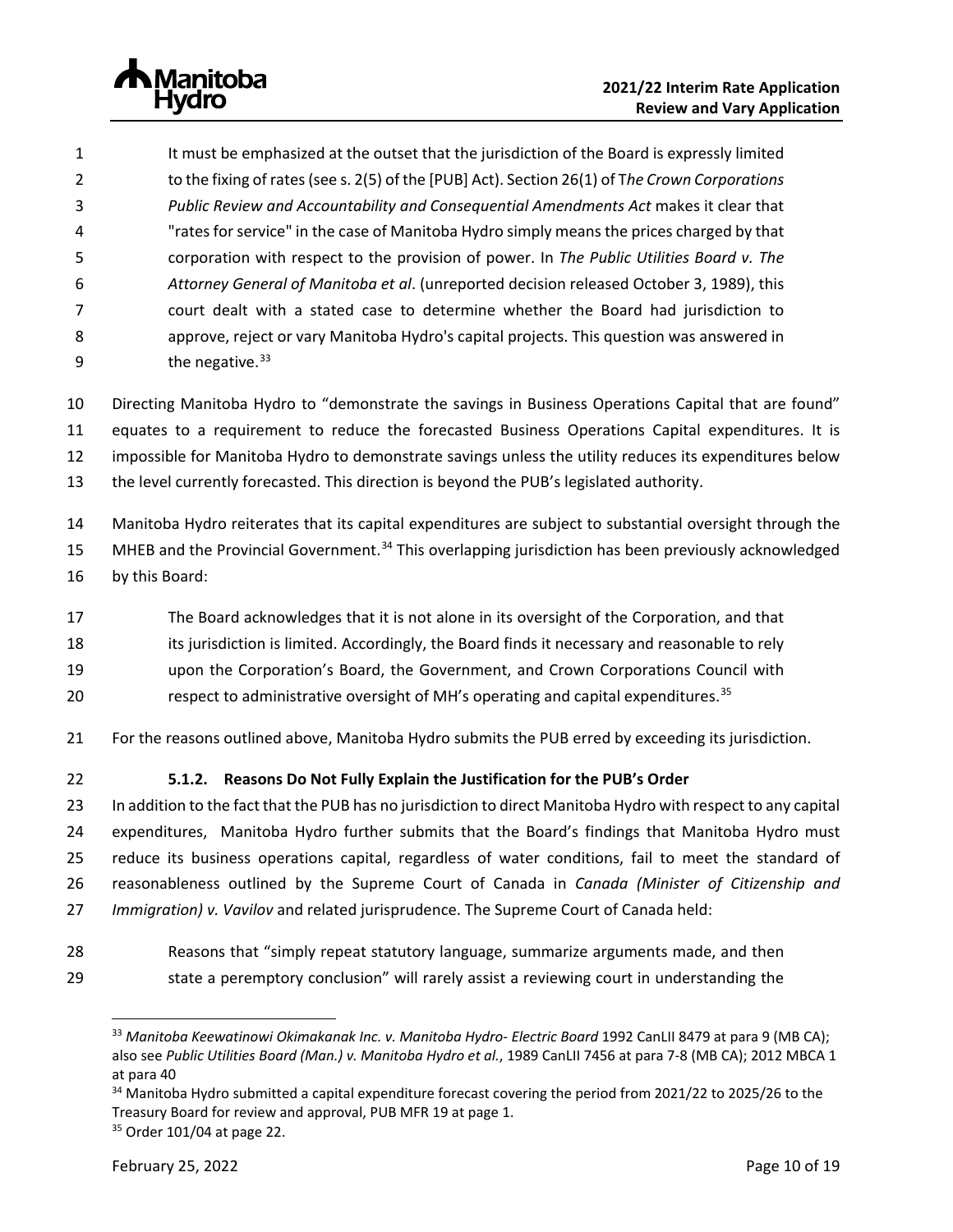

 rationale underlying a decision and "are no substitute for statements of fact, analysis, inference and judgment": R. A. Macdonald and D. Lametti, "Reasons for Decision in Administrative Law" (1990), 3 C.J.A.L.P. 123, at p. 139; see also Gonzalez v. Canada (Minister of Citizenship and Immigration), 2014 FC 750, 27 Imm. L.R. (4th) 151, at paras. 57-59.<sup>[36](#page-13-0)</sup>

 Order 9/22 demonstrates this type of reasoning and analysis – the Board summarized the arguments made by the parties to the proceeding and made a peremptory conclusion that is outside of its jurisdiction. The PUB did not identify any factual basis or evidence from the proceeding to support its conclusion that Business Operations Capital could and must be reduced by Manitoba Hydro. The PUB's rationale for this essential finding is not addressed in any manner in Order 9/22 and cannot be inferred from the evidentiary record.

 Furthermore, in this interim process, the PUB expressly ruled "specific business operations capital 13 projects" out of scope.<sup>[37](#page-13-1)</sup> Nonetheless, to comply with the information requested by the PUB for its consideration of the Application, Manitoba Hydro provided general evidence as to its business operations capital expenditures planned for the next 5 years, including forecast expenditures for the the 2021/22 16 test year which were approved by the Provincial Government.<sup>[38](#page-13-2)</sup> Manitoba Hydro's evidence was clear that business operations capital could not be reduced without increasing risks associated with aging assets, increasing costs associated with remediation of those risks and decreasing asset reliability. The impact of deferral will ultimately negatively impact customers through decreased reliability and/or increased costs 20 for Manitoba Hydro that will need to be passed on to customers. <sup>[39](#page-13-3)</sup> Manitoba Hydro's evidence that ageing assets is a top risk faced by the organization and that Business Operations Capital spending is key to 22 mitigating that risk was not challenged by any party.

 Throughout Order 9/22, the PUB made references to and seemed to rely upon comments made during the 2014 Needs For and Alternatives To proceeding ("NFAT") by a Manitoba Hydro representative. The PUB stated that Manitoba Hydro "must reduce expenditures, as it explained it would when describing 26 how it would address drought at the 2014 NFAT proceeding."<sup>[41](#page-13-5)</sup> Manitoba Hydro submits the PUB misinterpreted those statements and erred in its reliance upon them.

- The PUB appears to interpret the comments of a former Manitoba Hydro representative in the NFAT to
- be a commitment to reduce O&A and capital expenditures during a drought regardless of any other

<span id="page-13-0"></span><sup>&</sup>lt;sup>36</sup> Canada (Minister of Citizenship and Immigration) v. Vavilov, 2019 SCC 65 at para 102.<br><sup>37</sup> Order 128/21 at page 16.<br><sup>38</sup> MFR 19.

<span id="page-13-1"></span>

<span id="page-13-2"></span>

<span id="page-13-3"></span>MFR 22 at page 1.<br> $40$  PUB/MH I-7 at page 2.

<span id="page-13-5"></span><span id="page-13-4"></span>Order 9/22 at page 63; also see page 31 and 33.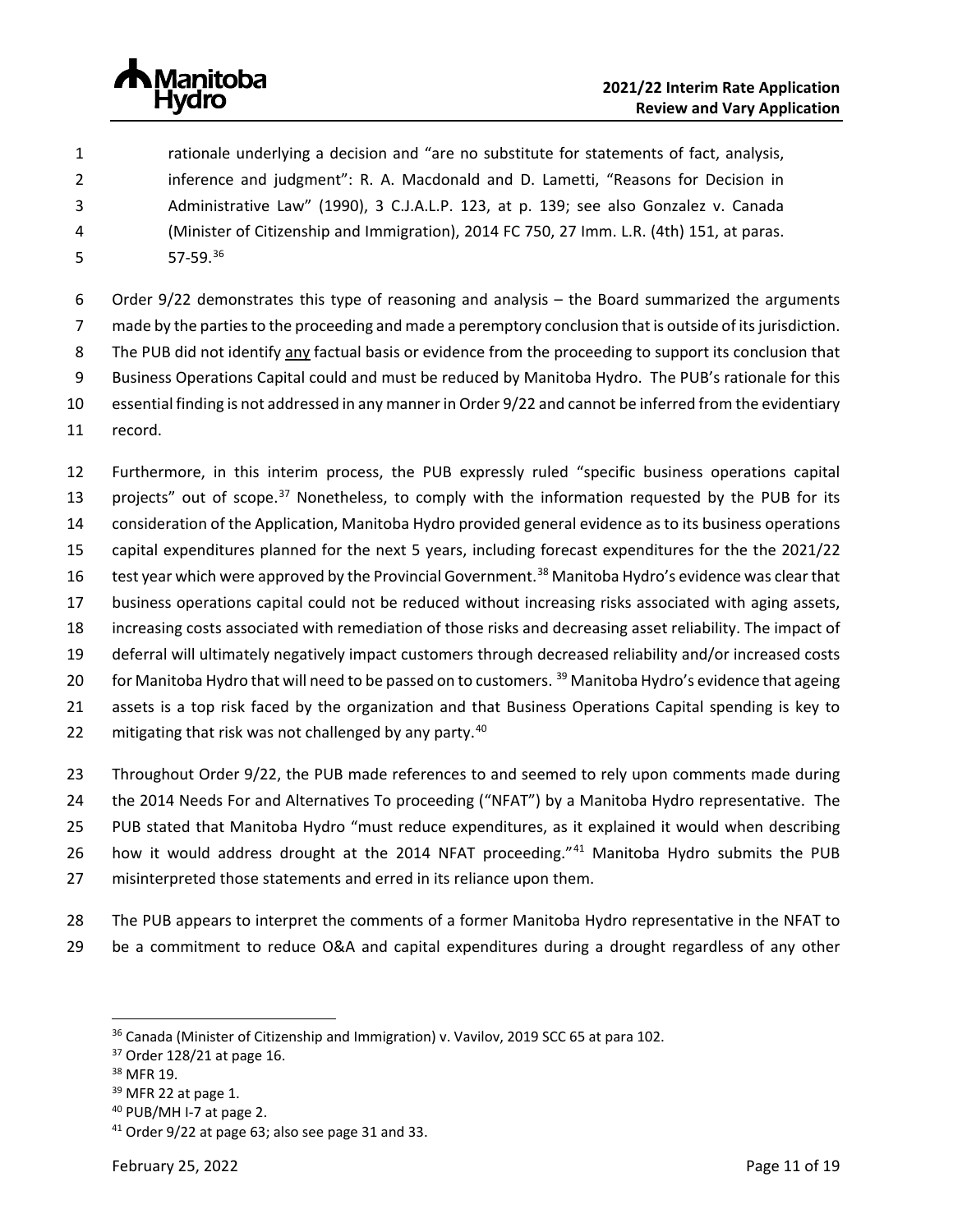

 circumstance. With respect, Manitoba Hydro submits the quotation should be read in its entire context to be interpreted correctly:

 And so during a severe prolonged drought, Manitoba Hydro will -- would provide sufficient cashflows for the continuity of business operations. I mean, we're going to continue to have business as usual for Manitoba Hydro. That's what happened in '03/'04. And Manitoba Hydro's debt will remain to be self-supporting.

 So what measures would we undertake? There's three (3) measures, and we would use 8 them in some combination of -- and we talk about it generally here, but the first one is cash conservation. So Manitoba Hydro would curtail or delay its operating and capital expenditures as required and as appropriate. And in severe circumstances, this may include exercising the optionality available within the development plans.

- But our first approach would be to see what can we do, just -- and as any homeowner, 13 any person would do when faced with a situation, we would see what can we do maybe not to have as many cash outflows. And we would certainly and we would do that, and we have done it and we would continue to do that.
- The second piece to this is bridge financing. I've already indicated that we have our \$500 million short-term borrowing program; or, alternatively, could access the capital markets for shorter-dated debt. You know, could be one (1) year, two (2) year, three (3) years, such that they could be retired upon resumption of positive cashflow from operations.
- And thirdly, increase the cash inflows through rate increases. And should circumstances warrant, Manitoba Hydro could apply for higher rate increases in order to generate 22 additional cashflows. [42](#page-14-0)

 The comments from the previous Manitoba Hydro witness were clear that business would have to continue as usual and that cash conservation efforts may be appropriate as the circumstances warranted and permitted. Manitoba Hydro did not guarantee that cost reductions would occur without consideration of the circumstances of Manitoba Hydro at the time the drought occurred. In this proceeding, Manitoba Hydro provided specific evidence as to why its current circumstances limited the type of cost reductions that could be undertaken. In addition, as noted in response to MFR 22, Manitoba Hydro has a rigorous process to prioritize and optimize capital expenditures to sustain its assets based on value and costs and are allocated to areas where there is the greatest risk mitigated or benefit gained. This prioritization and optimization process has been further developed and enhanced since the time of the NFAT.

<span id="page-14-0"></span>Exhibit CC-4, Tab 9, NFAT Transcript, March 19, 2014, p 2833-2835 (Mr. Manfred Schulz) (emphasis added).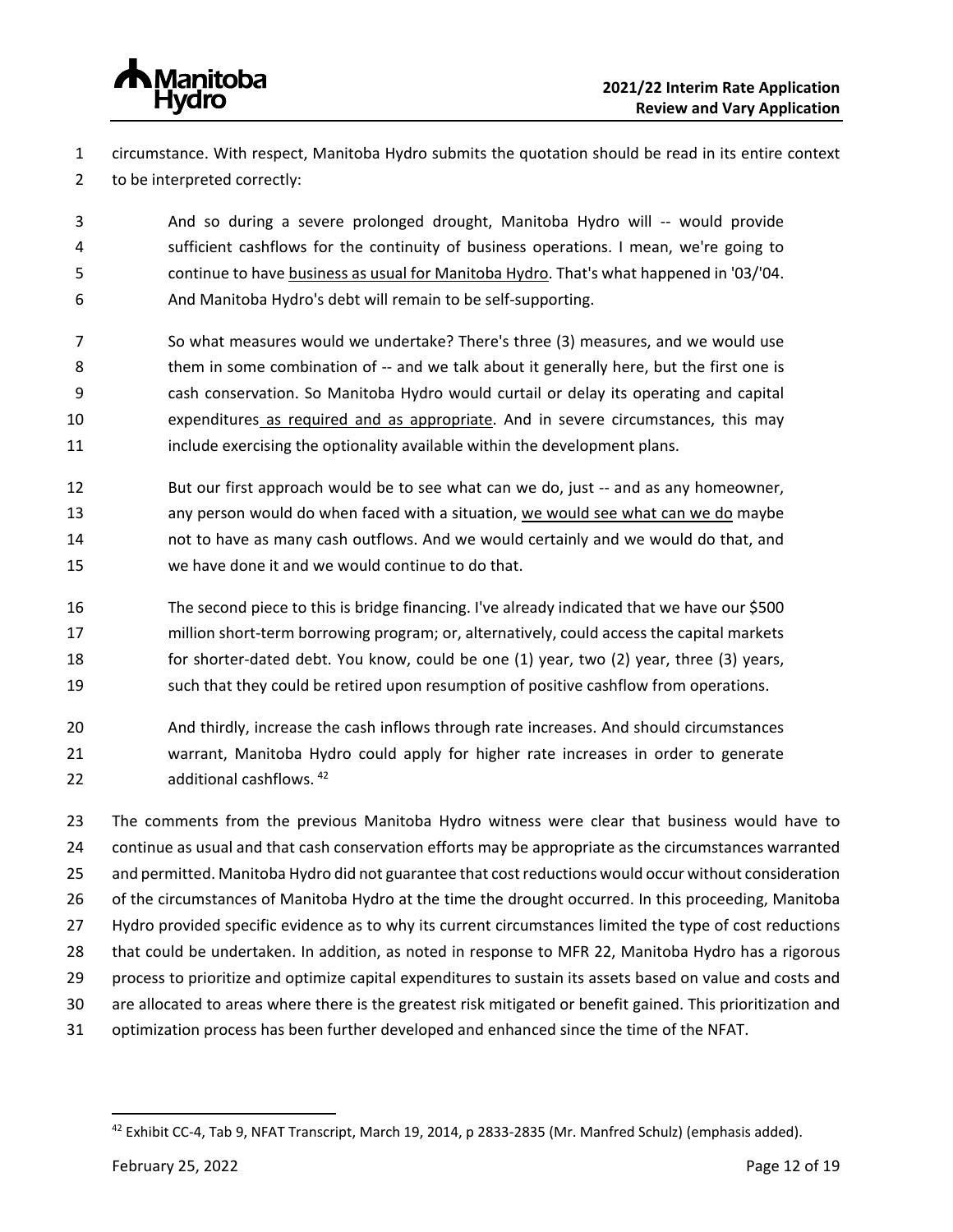

- During the course of the oral hearing, Mr. Alastair Fogg provided further context and explanation to the
- NFAT quote. Mr. Fogg firstly clarified that the NFAT comments from 2014 were premised on a "prolonged
- drought". Mr. Fogg indicated that we do not yet know whether Manitoba is in a prolonged or multi-year
- 4 drought.<sup>[43](#page-15-0)</sup> Secondly, Mr. Fogg highlighted that "business as usual" for Manitoba Hydro includes work on
- 5 business operations capital to address operational risks associated with aging assets.<sup>[44](#page-15-1)</sup> The cost savings
- 6 were only to be achieved "where possible and if they're possible."

The PUB's analysis and findings on this issue contradicts the only evidence on this matter from the record

- of this proceeding; that the Business Operations Capital expenditures in the 2021/22 Test Year as well as
- forecasted for future years, as approved by the management of Manitoba Hydro and reviewed by the
- Provincial Government, are necessary to maintain safe and reliable service to Manitobans.
- Reading Order 9/22 in conjunction with the record of the Application, it is difficult for Manitoba Hydro to understand the PUB's reasoning on this critical issue, that Manitoba Hydro's forecasted Business Operations Capital expenditures are not necessary for the safe, reliable and efficient provision of power 14 to Manitobans.<sup>[46](#page-15-3)</sup>
- **5.2. Resulting Prejudice or Damage from Order**
- Manitoba Hydro cannot comply with Directive 6 as currently written. Manitoba Hydro is unable to ensure that reductions in Business Operations Capital expenditures can be achieved without unduly risking and limiting the utility's ability to fulfill and deliver upon its statutory obligations to provide safe and reliable power to Manitobans. Furthermore, Directive 6 is beyond the jurisdiction of the PUB.

### **5.3. Remedy Sought**

- Manitoba Hydro respectfully requests that Directive 6 be rescinded.
- Manitoba Hydro appreciates that the PUB may consider capital expenditures in setting just and reasonable rates in future proceedings. Manitoba Hydro's Chief Financial Officer committed to continue reviewing business operations capital as part of the enterprise planning process both in light of the drought and to keep costs as low as possible for Manitobans, while taking into account liabilities 26 associated with deferral of projects.<sup>[47](#page-15-4)</sup> Accordingly, in the alternative to the directive being rescinded, Manitoba Hydro requests that Directive 6 be varied as follows:
- In its next General Rate Application, Manitoba Hydro shall provide a narrative explanation of its processes for assessing and optimizing business operations capital expenditures. Manitoba Hydro
- <span id="page-15-1"></span><span id="page-15-0"></span>shall further provide a comparison between the Business Operations Capital expenditures (actual

<sup>&</sup>lt;sup>43</sup> December 13, 2021 Transcript, page 506, lines 6-10.<br><sup>44</sup> December 13, 2021 Transcript, page 506, lines 11-20.

<span id="page-15-2"></span>

<span id="page-15-4"></span><span id="page-15-3"></span>

<sup>&</sup>lt;sup>45</sup> December 13, 2021 Transcript, page 507, lines 5-6.<br><sup>46</sup> Order 9/22 at page 30-31.<br><sup>47</sup> Aurel Tess, December 13, 2021, Transcript page 620-621.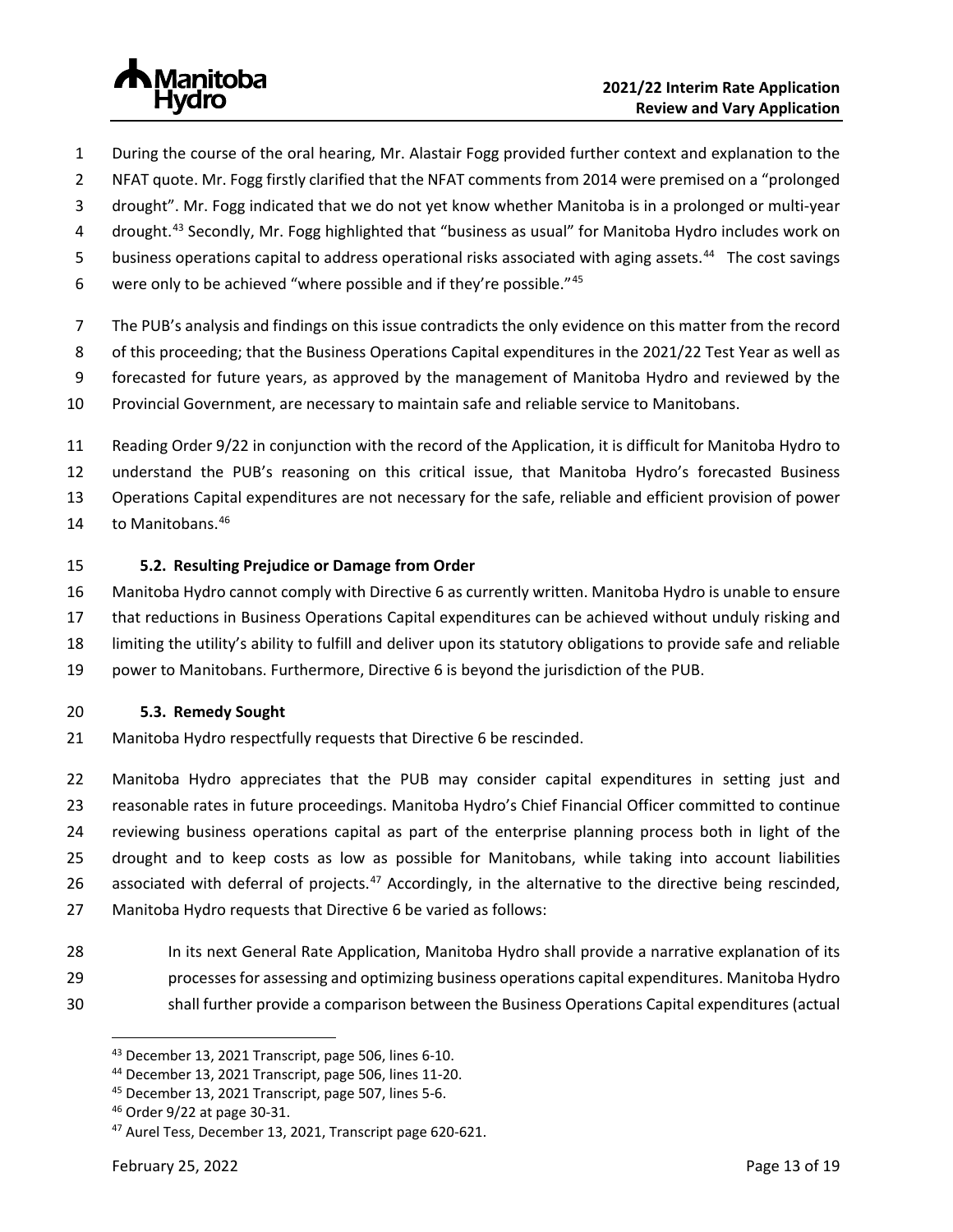<span id="page-16-0"></span>

 and forecasted) to the Business Operations Capital expenditures included in the 2021/22 Interim Rate Application. **6. Directive 7 – Operating and Administrative Expense ("O&A") Reductions** Directive 7 provides: At the 2022/23 General Rate Application, Manitoba Hydro demonstrate the savings in O&A expenses that are found by showing the updated O&A expenses compared to the O&A expenses proposed in this interim proceeding. The PUB also made several other findings related to O&A expenses including: The Board directs Manitoba Hydro to demonstrate the savings in O&A expenses that are found by showing the updated O&A expenses compared to the O&A expenses proposed **in this interim proceeding.**<sup>[48](#page-16-1)</sup> … While recognizing that O&A expenses were a contentious issue and not a principal focus of this Interim Application, the Board finds Manitoba Hydro's plans to increase its O&A expenses in 2022/23 to be unsupportable based on the evidence in this Interim Application. In a time of drought, with no evidence that the drought will end in 2022/23, Manitoba Hydro must reduce expenditures, as it explained it would when describing how 18 it would address drought at the 2014 NFAT proceeding.<sup>[49](#page-16-2)</sup> … 20 If the drought continues and Manitoba Hydro's cash flow concerns continue next year, the Board finds that Manitoba Hydro must seek savings in its O&A expenses in order to confront liquidity concerns related to the continuing drought. The Board notes that Manitoba Hydro plans to increase its O&A expenses relatively quickly in the next fiscal year. Based on the record of this hearing, the Board finds that Manitoba Hydro can slow, pause, or suspend planned O&A increases. The Board will consider Manitoba Hydro's 26 Steps to manage its O&A expenses at the next General Rate Application.<sup>[50](#page-16-3)</sup>

<span id="page-16-2"></span><span id="page-16-1"></span><sup>&</sup>lt;sup>48</sup> Order 9/22 at page 34.<br><sup>49</sup> Order 9/22 at page 63.

<span id="page-16-3"></span>Order 9/22 at page 63.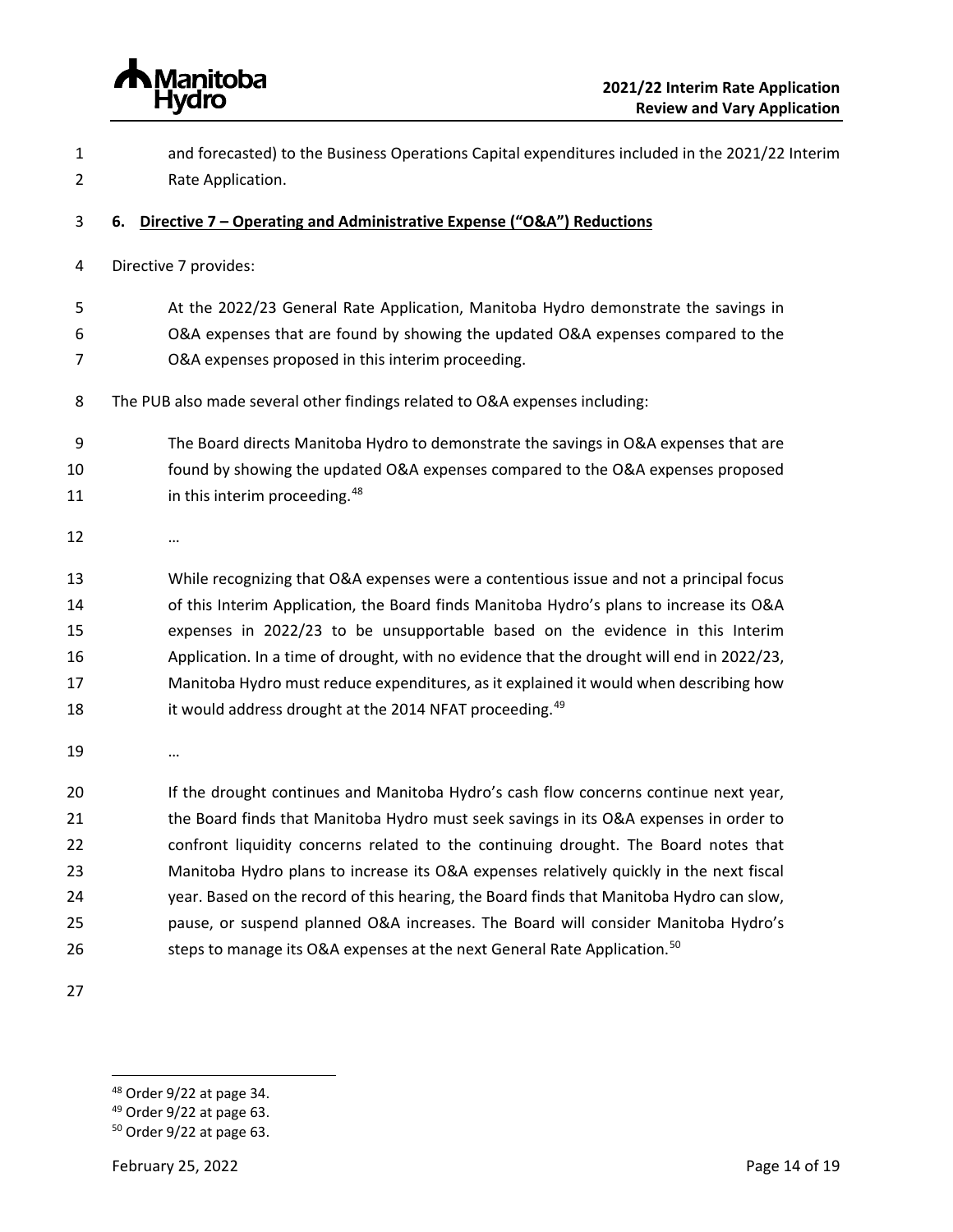

#### **6.1. Grounds for Review**

## **6.1.1. Lack of Jurisdiction**

 As set out in section 5.1.1 above, the PUB's jurisdiction is restricted solely to the setting of rates for the provision of power. Consistent with the PUB's inability to direct Manitoba Hydro to reduce its planned business operations capital, the PUB similarly does not have the legal authority or jurisdiction to direct Manitoba Hydro to reduce or alter operating expenses. The planning and determination of the expenses required to operate Manitoba Hydro's business in accordance with its statutory obligations to provide safe and reliable power to Manitobans, falls within the management of Manitoba Hydro and the MHEB, and budgets are approved by the Provincial Government.

 Directive 7 and the related findings on pages 34 and 63 provide an express direction to Manitoba Hydro to find and demonstrate "savings" or "cuts" in O&A expenses. As with capital expenditures, the ability to consider "the amount required to provide sufficient funds to cover operating, maintenance and 13 administrative expenses of the corporation"<sup>[51](#page-17-0)</sup> does not equate to any authority to direct, pre-emptively or otherwise, reductions in operating, maintenance and administrative expenses as the PUB has done in Order 9/22. Providing such direction to Manitoba Hydro is a legal error.

## **6.1.2. Reasons Do Not Fully Explain the Justification for the PUB's Order**

 In addition to the fact that the PUB has no jurisdiction to direct Manitoba Hydro to reduce O&A expenses, and that management and future planning of the utility's forecasts are the responsibility of the MHEB and management, Manitoba Hydro further submits the PUB's findings related to O&A expenses are not adequately explained and cannot be inferred by the record of this proceeding. On the issue of directing reduction to O&A expenses, Manitoba Hydro has substantially the same concerns as outlined in section 5.1.2. Order 9/22 does not provide any analysis or rationale to enable Manitoba Hydro to determine how 23 the Board it arrived at such conclusions.

 For example, the PUB found at page 63 that, "Based on the record of this hearing, the Board finds that Manitoba Hydro can slow, pause, or suspend planned O&A increases". Manitoba Hydro is unable to assess and evaluate this important factual finding by the Board as no reference is made to any specific aspect of the record that indicates how and where Manitoba Hydro could slow, pause, or suspend planned O&A increases.

- It appears from some references in Order 9/22 about the O&A expense reductions in 2020/21, that the
- PUB incorrectly inferred similar reductions could be achieved by Manitoba Hydro in the 2021/22 Test Year
- 31 or in the future.<sup>[52](#page-17-1)</sup> The PUB commented that Manitoba Hydro "was able to adjust its O&A expenses
- relatively quickly in response to the directive from the provincial Government to do so in light of the

<span id="page-17-1"></span><span id="page-17-0"></span><sup>&</sup>lt;sup>51</sup> Section 25(5)(a)(i), *The Crown Corporations Governance and Accountability Act.* 52<br><sup>52</sup> Order 9/22 at page 34.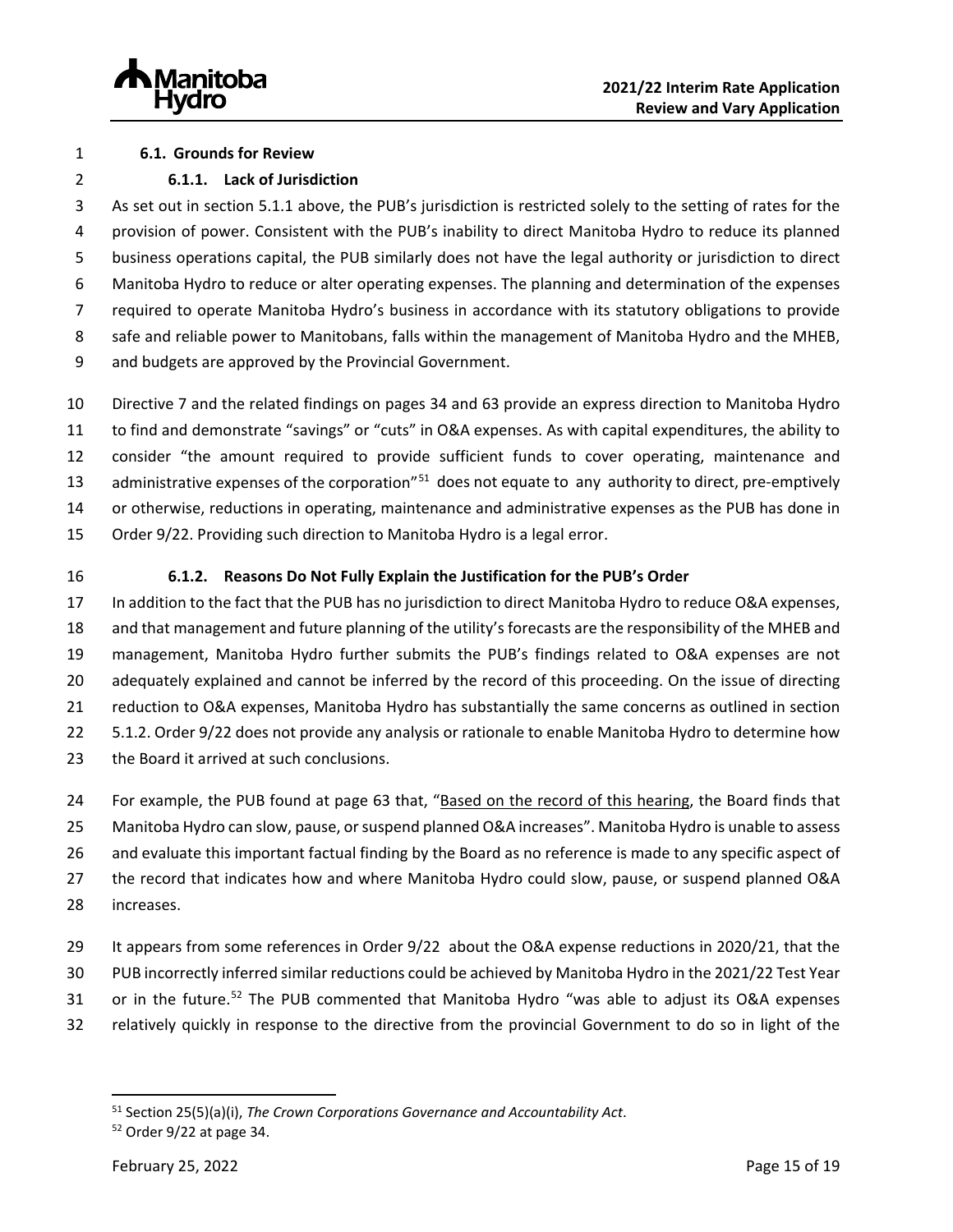

1 pandemic."<sup>[53](#page-18-0)</sup> This finding conflicts with Manitoba Hydro's evidence with respect to the cost reductions 2 achieved in the 2021/22 Test Year, namely:

- 3 The reduction of expenses was specifically designed to be "only a one-time" occurrence as the 4 **Startube 1 level of reductions were unsustainable.**<sup>[54](#page-18-1)</sup>
- 5 Reductions in O&A were achieved through rigorous workforce reductions, including complete 6 suspension of the summer student program; freeze on all external hiring and stringent vacancy 7 management, and approximately 95% of staff experienced salary reduction through the 8 implementation of three unpaid days off. Absent these steps, cost reductions would have been 9 achieved through wide-spread staff layoffs; <sup>[55](#page-18-2)</sup> and
- 10 Ms. Grewal commented "It would be an understatement to say these temporary cost savings 11 were easy to achieve. It was extremely challenging."<sup>[56](#page-18-3)</sup>

12 Furthermore, the Board's finding that Manitoba Hydro can slow, pause, or suspend planned O&A 13 increases and must reduce current expenditures is not supported from the evidentiary record of the 14 hearing and is inconsistent with Manitoba Hydro's evidence from the entire proceeding, which included:

- 15 Increases in O&A expense were being driven by higher wages and salaries, which result in part 16 from costs outside of Manitoba Hydro's control such as from salary increases ordered by the 17 Manitoba Labour Board;<sup>[57](#page-18-4)</sup>
- 18 Increasing non-salary costs, including environmental monitoring required at Keeyask upon it 19 being placed in-service, treatment of zebra mussels at generating stations, motor vehicle costs 20 resulting from both increases in fuel pricing and increased travel associated with a return to 21 **normal operations**;<sup>[58](#page-18-5)</sup>
- 22 MH's asset base has grown to \$30 billion (new capital projects) from \$17 billion in 2014-15. With 23 a larger asset base and an increased customer base, MH needs appropriate staffing levels to 24 maintain reliability and customer/employee safety;<sup>[59](#page-18-6)</sup>
- 25 Manitoba Hydro requires a staffing at the post-VDP level at a minimum in order to continue to 26 provide safe and reliable service to its customers and minimize the lifecycle costs of its assets. As 27 Manitoba Hydro's assets are ageing, without proper maintenance and investment, there is 28 greater risk related to reliability, compliance, the environment and the safety of the public and 29  $employees; and<sup>60</sup>$  $employees; and<sup>60</sup>$  $employees; and<sup>60</sup>$

<span id="page-18-1"></span><span id="page-18-0"></span><sup>&</sup>lt;sup>53</sup> Order 9/22 at page 34.<br><sup>54</sup> Ms. Grewal Transcript, December 10, 2021, page 124, lines 19-22.<br><sup>55</sup> MFR 12 at page 1 and PUB/MH I-5 at page 3.<br><sup>56</sup> Ms. Grewal Transcript, December 10, 2021, page 124, lines 19-22.

<span id="page-18-2"></span>

<span id="page-18-3"></span>

<span id="page-18-4"></span><sup>57</sup> PUB/MH I-5 at page 3.

<span id="page-18-5"></span><sup>58</sup> PUB/MH I-5 at page 3.

<span id="page-18-6"></span><sup>59</sup> PUB/MH I-7 at page 2.

<span id="page-18-7"></span><sup>60</sup> PUB/MH I-5 at page 4-5.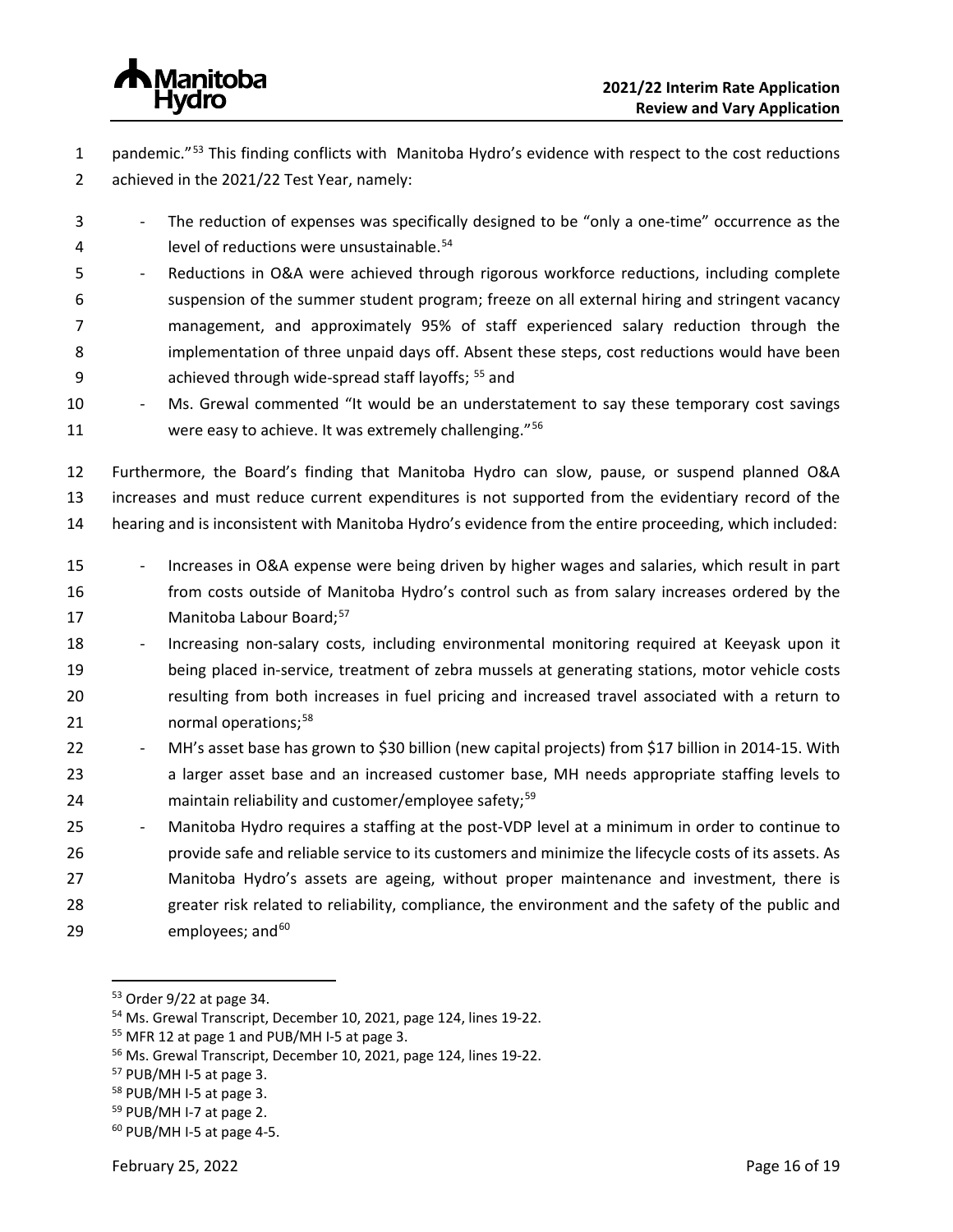

1 - Regular requirement into trades and technical trainee programs is necessary to ensure sufficient numbers of qualified professionals needed to support the operation of Manitoba Hydro's business. Recruitment and trading processes were negatively impacted by the 2020 external 4 hiring freeze.<sup>[61](#page-19-0)</sup>

 No reasons or commentary was provided in Order 9/22 to demonstrate whether the PUB considered this evidence or how it factored these critical facts into its decision and related commentary.

- As outlined with its commentary on Business Operations Capital, the PUB also relied upon the NFAT 8 comments to support its conclusion that Manitoba Hydro "must reduce its expenditures".<sup>[62](#page-19-1)</sup> Manitoba Hydro repeats and relies upon its comments in section 5.1.2. With respect to O&A expenses in particular, Manitoba Hydro reiterates that in March 2014 at the time the NFAT comments were made, Manitoba Hydro had not yet undergone its substantial workforce reduction initiatives. Between March 2014 and the hearing of this Application, Manitoba Hydro aggressively pursued workforce reductions which 13 included reducing positions by 23% between 2016/17 to 2020/21.<sup>[63](#page-19-2)</sup> In light of the reductions that already occurred, Manitoba Hydro's ability to further reduce expenditures is limited.
- The Board also found that Manitoba Hydro "should have planned for the fact that the salaries of employees previously working on these major capital projects would no longer be capitalized and instead 17 form part of the O&A expenses."<sup>[64](#page-19-3)</sup> This statement is made with no other context or reference to the evidence. There is no indication as to what this "planning" should have entailed, nor was this matter addressed by the evidence in the Application or the proceeding. Manitoba Hydro's evidence was that many of the staff involved in the major capital projects were terminated following completion; however, for those staff remaining with Manitoba Hydro, there has been a shift to operating and maintenance 22 activities necessary to support the new assets.
- Manitoba Hydro submits that the PUB has erred in directing Manitoba Hydro to demonstrate savings to its O&A without any or proper legal authority or jurisdiction to do so. In addition, the PUB erred by concluding that O&A expenses must and could be reduced, and that Manitoba Hydro could slow, pause or suspend planned O&A expenditures. No evidence exists on the record of the proceeding to support such a conclusion.

# **6.2. Resulting Prejudice or Damage from Order**

 Manitoba Hydro cannot comply with Directive 7 as currently written as it is unable to ensure that reductions in O&A expenditures will be achieved.

<span id="page-19-0"></span>PUB/MH I-5 at page 3.

<span id="page-19-2"></span><span id="page-19-1"></span>

<span id="page-19-3"></span>

Order 9/22 at page 63.<br> $63$  PUB/MH I-5 at page 3.<br> $64$  Order 9/22 at page 34.<br> $65$  PUB/MH I-5 at page 3.

<span id="page-19-4"></span>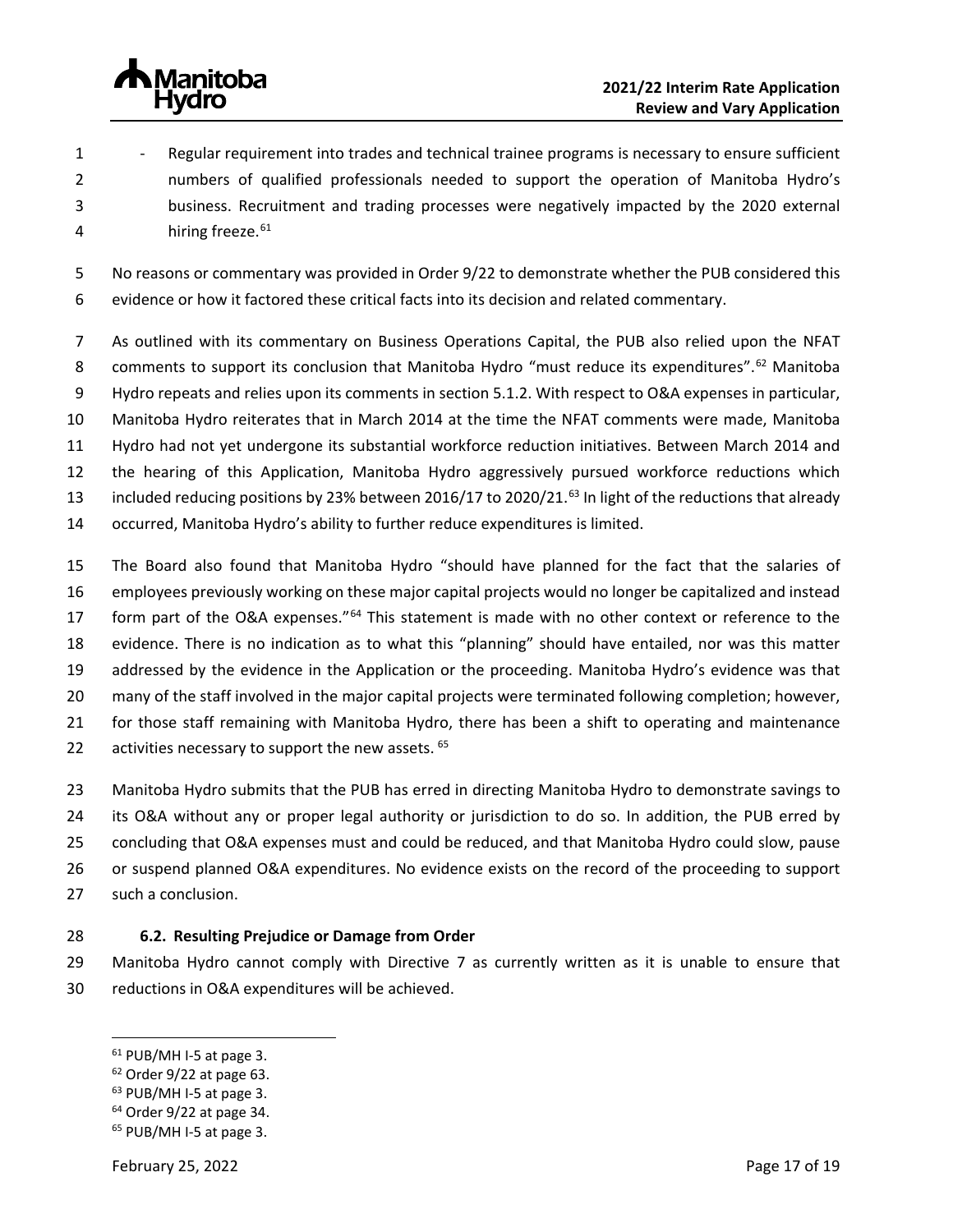

### **6.3. Remedy Sought**

Manitoba Hydro respectfully requests that Directive 7 be rescinded.

 Notwithstanding the fact that the PUB does not possess the legal authority or jurisdiction to direct Manitoba Hydro to reduce its O&A spending, Manitoba Hydro appreciates that the PUB may consider O&A expenses in setting just and reasonable rates in future proceedings. Accordingly, in the alternative to the directive being rescinded, Manitoba Hydro requests that Directive 7 be varied as follows:

In its next General Rate Application, Manitoba Hydro shall provide a narrative explanation of

its processes for assessing and optimizing operating and administrative expenditures.

Manitoba Hydro shall further provide a comparison between the O&A expenditures (actual

and forecasted) to the O&A expenditures included in the 2021/22 Interim Rate Application.

# <span id="page-20-0"></span>**7. Findings related to Long Term Precipitation Forecasting Capability**

At page 87 of Order 9/22, the PUB held:

 Even though water flow conditions are its single largest risk factor when it comes to earnings, Manitoba Hydro has no reliable long-term precipitation forecasting capability. Without reliable long-term forecasting, Manitoba Hydro must use its judgment as to when to switch its operations from seeking to maximize its extraprovincial revenues to preserving water for energy reliability purposes for domestic and firm export customers. As seen in this Interim Application, there are significant financial consequences to Manitoba Hydro ratepayers due to a drought that Manitoba Hydro is unable to forecast. The Board finds that additional expert evidence at the 2022/23 General Rate Application that examines the 2021/22 interim rates is required to determine what, if any, additional drought forecasting options may exist to mitigate Manitoba Hydro's drought risk.

 Despite thisfinding in Order 9/22, Manitoba Hydro is not formally directed by the PUB to retain additional expert evidence to determine what, if any, additional drought forecasting options may (have) exist(ed) to examine 2021/22 interim rates at the next General Rate Application.

# **7.1. Grounds for Review**

 Manitoba Hydro seeks clarification from the PUB with respect to this finding as there is no other supporting explanation, commentary or directive that explains or articulates the PUB's intention and expectation for Manitoba Hydro on this matter.

- From Manitoba Hydro's review of the record of this proceeding, it is unable to find any discussion of whether additional expert evidence would be of value to the rate setting process. It notes that none of the parties to this proceeding challenged or raised specific concerns with respect to Manitoba Hydro's
- ability to forecast water flow, precipitation or drought. Manitoba Hydro employs a team of experts in the